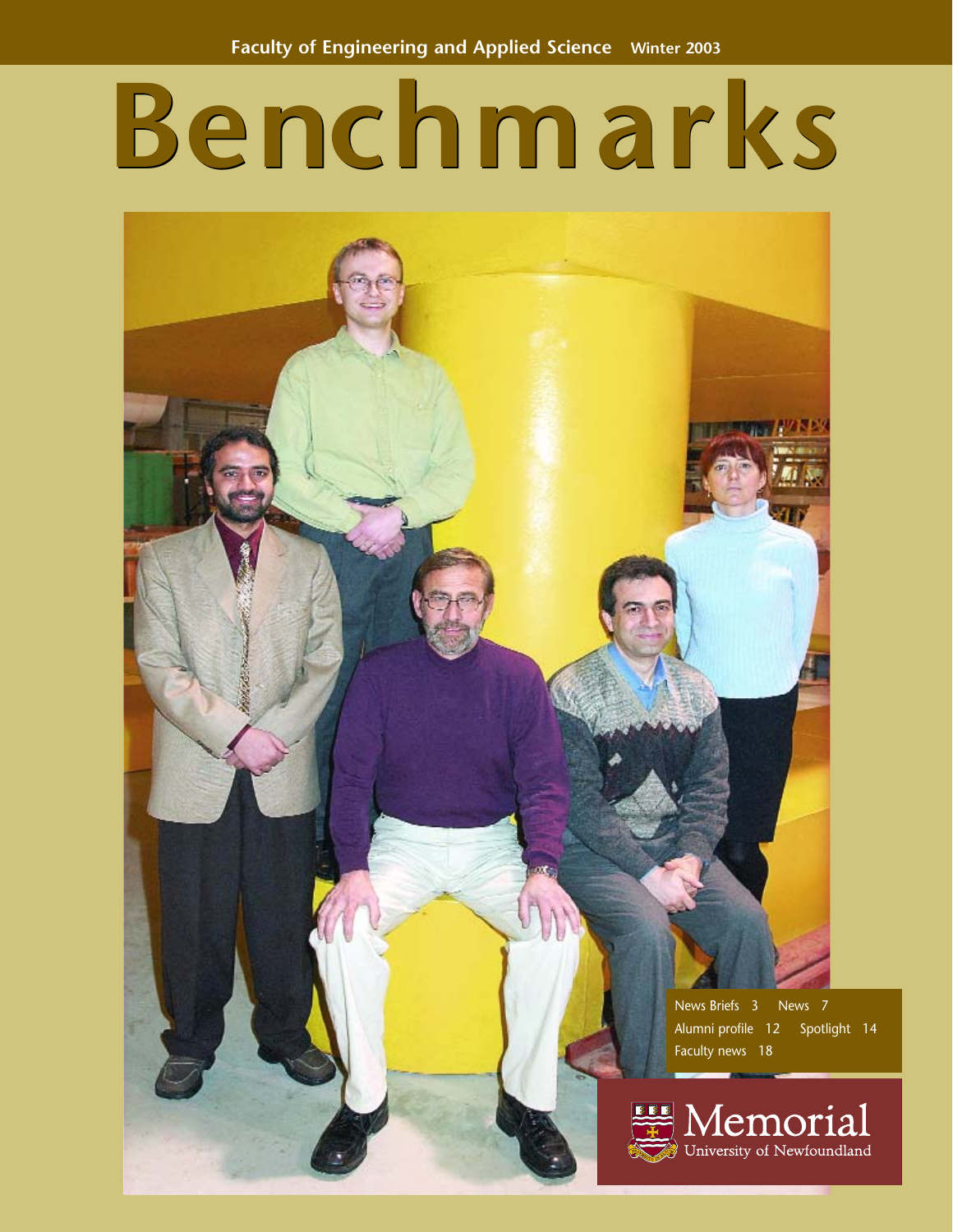# **The Dean's** message



Our undergraduate engineering options in oil and gas studies are well on track

n order for the Faculty of Engineering and Applied Science to continue to grow and offer students the highest quality university I a order for the Faculty of Engineering and<br>Applied Science to continue to grow and<br>offer students the highest quality university<br>experience and education, we need to scrutinize our weaknesses and build upon our strengths. To that end, the Faculty participated in an Academic Program Review (APR) in the fall of 2002. Under the coordination of Dr. John Quaicoe, associate dean (undergraduate studies), various aspects of the academic program were researched and thoroughly reviewed. All faculty, staff and students had the opportunity to participate in the process through a number of subcommittees dealing with different aspects of the report. The outcome of this process will help the Faculty chart its direction for the next five to seven years as part of an ongoing strategic planning process. We also plan to use this exercise to help the Faculty develop a plan to graduate engineers who are able to meet and

exceed market requirements for the following ten to fifteen years.

Another exciting development is the near completion of the Faculty complement in the oil and gas group. Our undergraduate engineering options in oil and gas studies are well on track, the next step is to develop the respective graduate programs. Our oil and gas group will work closely with Dr. Ray Gosine, associate dean (graduate studies and research) to fully develop these programs. We feel confident that the Faculty can play an integral part in Memorial University's contribution to the local oil and gas industry.

M. R. Haddam

Dr. Mahmoud Haddara interim dean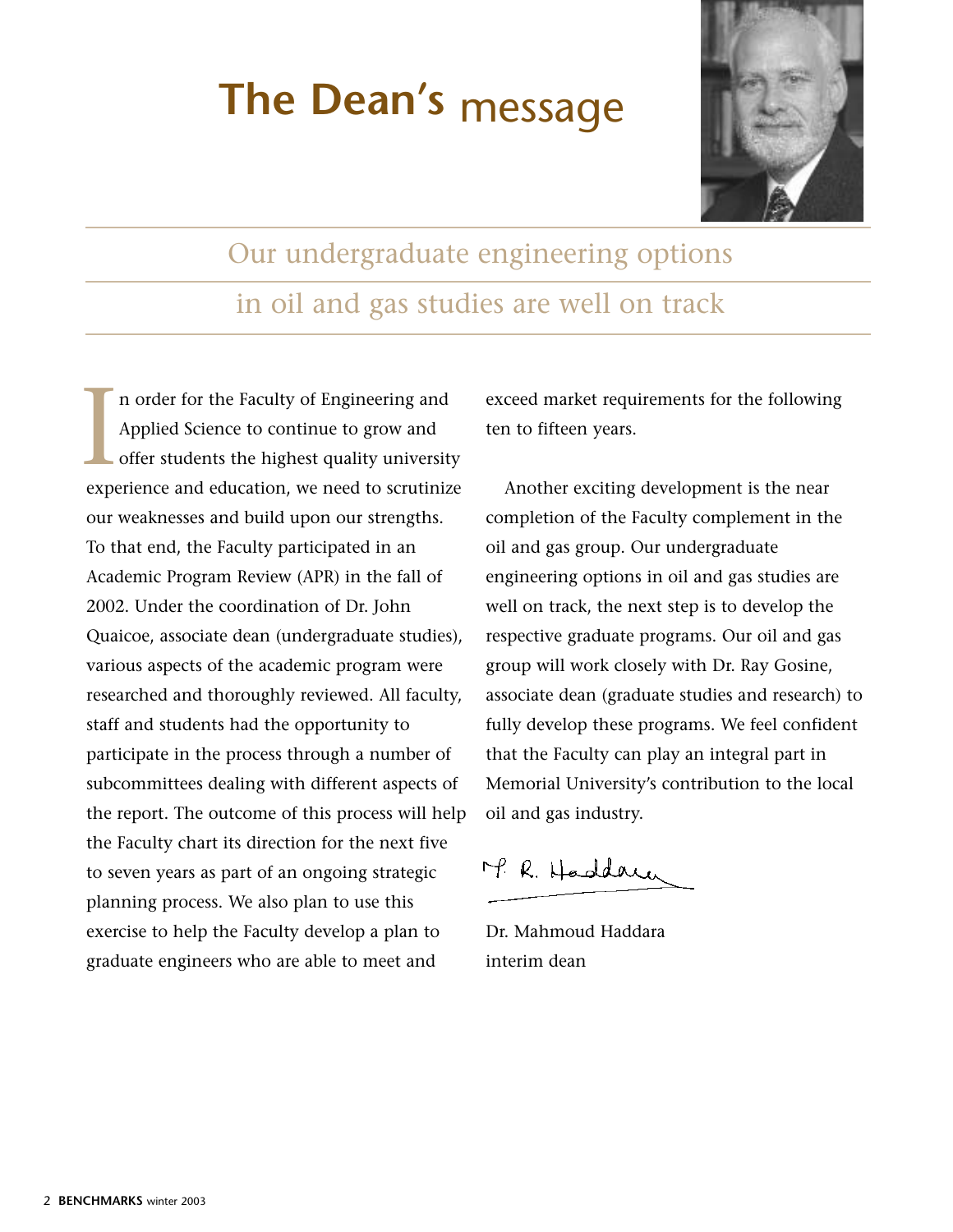# **News** briefs CFI New Opportunities Grant awarded

r. John Shirokoff, mechanical engineering, was officially awarded a Canada **F. John Shirokoff, mechanica**<br>
engineering, was officially<br>
awarded a Canada<br>
Foundation for Innovation (CFI) New Opportunities grant in February 2003. This grant is for new faculty members and is to be used towards the purchase of infrastructure and equipment that will enable them to build their research capabilities. Dr. Shirokoff plans to purchase an analytical x-ray diffraction (XRD) system to pursue his research in materials science.

"I plan to use this x-ray system to study new materials and solids (metals, alloys, polymers,

*Photo by Chris Hammond*semiconductors), look at their structure,properties, Chris<sup>1</sup> and what controls their behaviour," he says. "As you create materials, the processing often changes the properties and you have to evaluate this to know where the optimum is. You ultimately want to know how

much processing will get you into that range of optimum properties." This instrument will help in

analyzing the processing aspect and will also allow users to try new combinations of materials. According to Dr. Shirokoff, there are a lot of

## **Recent Graduates giving back to the Faculty**

n advisory board of new and recent graduates of Memorial's engineering program has been n advisory board of new and<br>recent graduates of Memorial's<br>engineering program has been<br>created to help improve student life by taking advantage of the knowledge and experience of former students. The board will be appointed by the dean and will include himself plus the associate deans, at least four recent graduates (ideally one from each discipline) and at least one student representative from each society. This advisory board is meant to promote a positive environment and to constitute a means for students to express issues of concern to them. Some of these matters may include: perspective of students regarding academic and cooperative education programs, professional development of students, evaluation of curriculum and current programs, advice on possible changes to programs, development of financial

funding to support student activities, and promotion of the faculty to secondary educational students.

"We want this to be a highly proactive group and a resource for garnering student opinion. As graduates of the faculty's engineering program, we can have a positive affect on the academic and co-operative experiences of both current and future students," adds Adam Stanley (B.Eng.  $'01$ ).

Dr. Mahmoud Haddara, interim dean, could not agree more. "We want to work with the students to create a better learning environment and a stronger academic program that is responsive to their needs. This board will bring us closer to achieving that goal."

The first meeting of the graduates' advisory board is scheduled for early March 2003.



combinations that have never been tried before. Working in this field gives him the chance to try his hand at creating something new.

"A scientist gets the chance to see what kind of results his work produces and if they are good or bad – good being more useful to society and bad meaning that way of doing things does not work. Consequently, you learn not to process in that way. When you are doing research, a negative result is just as significant as a positive result because you have learned something."

The x-ray system enables individuals to identify the latest known compounds using a database of 80,000 compounds. Ten or 15 years ago, the database would have been half that size. The instrument is also very versatile and would be of great benefit to researchers in engineering, chemistry and physics, as well as within the local industry.

"Faculty members at Memorial University should take it upon themselves to do whatever they can to build upon research infrastructure that will in turn create a high level of interaction with the industrial community, and also enable researchers like me to conduct their work using first-class facilities," concludes Dr. Shirokoff.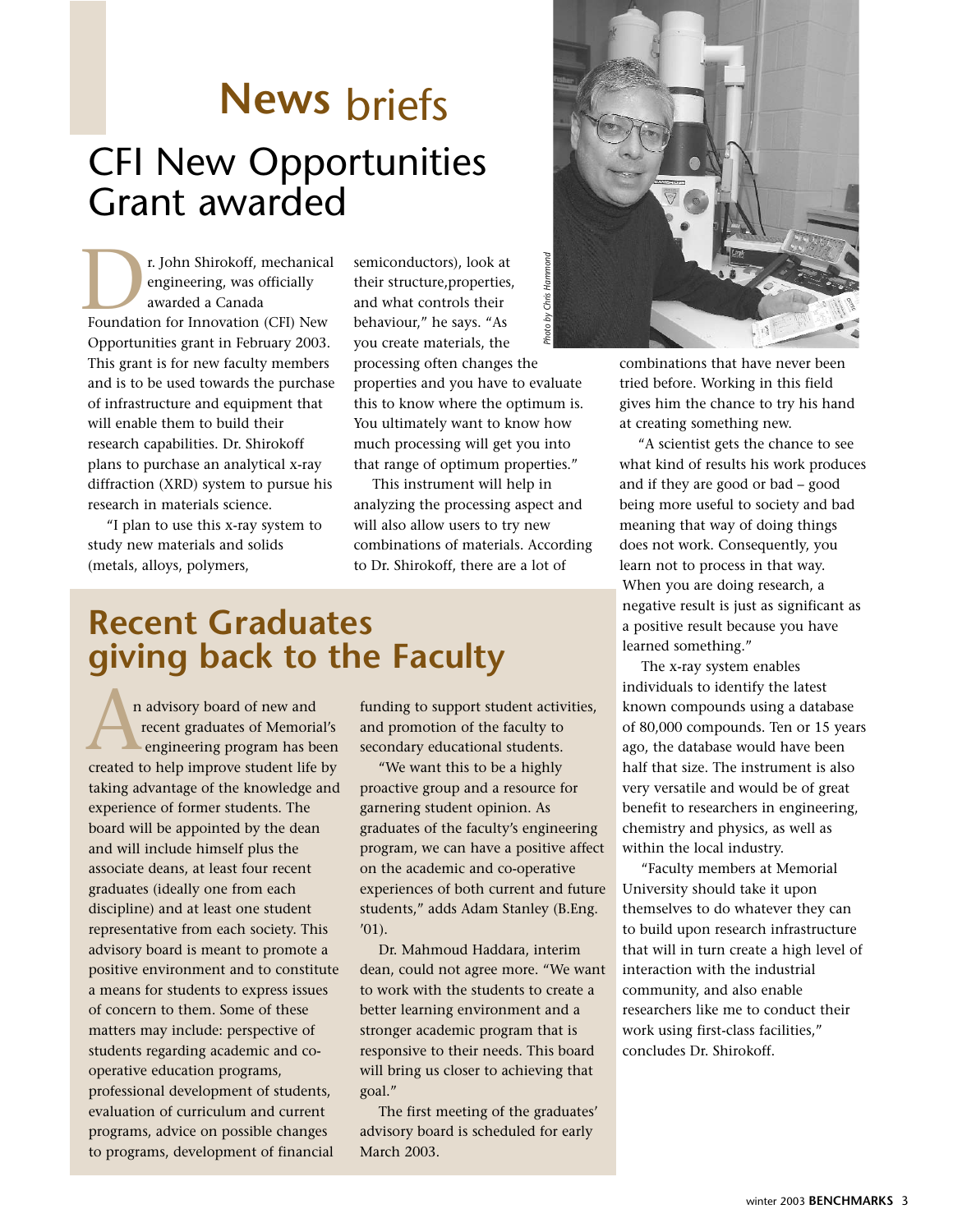# Engineering students launch SPE chapter

tarted in March of 2002, the student chapter of the Society of Petroleum Engineers (SPE) was created to be a tarted in March of 2002, the students and the Society of Petroleum and the valuable resource for students and the benefits of joining are numerous, according to president, Stephen Thistle.



*Members of the student chapter of the SPE (L-R) Curtis Jennings, Michael Croft and Stephen Thistle.*

"We are directly linked with the much larger international organization and as such receive a monthly subscription to the Journal of Petroleum Technology (JPT) which highlights news, upcoming projects and technical issues. We also have access to the SPE online library which includes over 30,000 technical papers to help students with research projects and work-terms. And the potential for scholarships to support students in their studies at Memorial is another big plus."

Of course, one of the most obvious benefits is the opportunity to network with people already working in the industry. For students who are keen to work in this field, this can be a great chance to talk to people about the kinds of positions that are available and perhaps even secure future work-term positions.

Since its inception the student chapter has been active in creating opportunities to network and gain exposure to the industry. Last fall they organized a field trip to the Come-By-Chance refinery and held an Industry Night featuring a lecturer from TransOcean. More events are being planned for the coming months including another industry night and a golf tournament, co-sponsored by the SPE Atlantic Chapter. The student chapter is also planning to attend the SPE Annual Technical Conference and Exhibition in Denver, Colorado in October 2003. Most sponsorship and fundraising initiatives will be geared towards attending this event.

When asked about the newly formed student chapter, SPE Atlantic Chapter president Gunnar Debruijn said, "We are delighted to see the establishment of a strong student SPE chapter at MUN and look forward to participating in high quality events like Industry Night. We are also very optimistic about the talent that this group will bring to our industry."

At present, the student chapter boasts 45 members including Stephen Thistle (president), Curtis Jennings (vice-president), Michael Croft (secretary) and Sherri Butler

(treasurer), with Dr. Kelly Hawboldt acting as faculty adviser. "We are actively trying to increase our membership among the junior students so that the chapter can carry on after we graduate. With the growing offshore oil and gas industry, and the recent introduction of oil and gas engineering options for undergraduate students, we are hoping to attract more people into joining and actively taking part in this exciting field," adds Stephen.

The student chapter would like to thank the Faculty of Engineering and Applied Science, SPE Atlantic Chapter, Oilfield Technical Services (OTS), Jeff O'Keefe (former chapter sponsor), engineering students and the university as a whole for their support in getting the chapter off the ground.

For more information on membership or upcoming events please contact: *sspe@engr.mun.ca.*

## **"Workshop for Women Graduate Students in Science & Engineering: Building an Academic Career"**

**Sponsored by Women in Science and Engineering (WISE) Newfoundland and Labrador**

A workshop was held in the Faculty of Engineerig and Applied Science on February 15, 2003, to address issues of concern to female graduate students. The workshop, delivered by academic women in various stages of their careers, provided inspiration as well as practical information and oportunities for networking.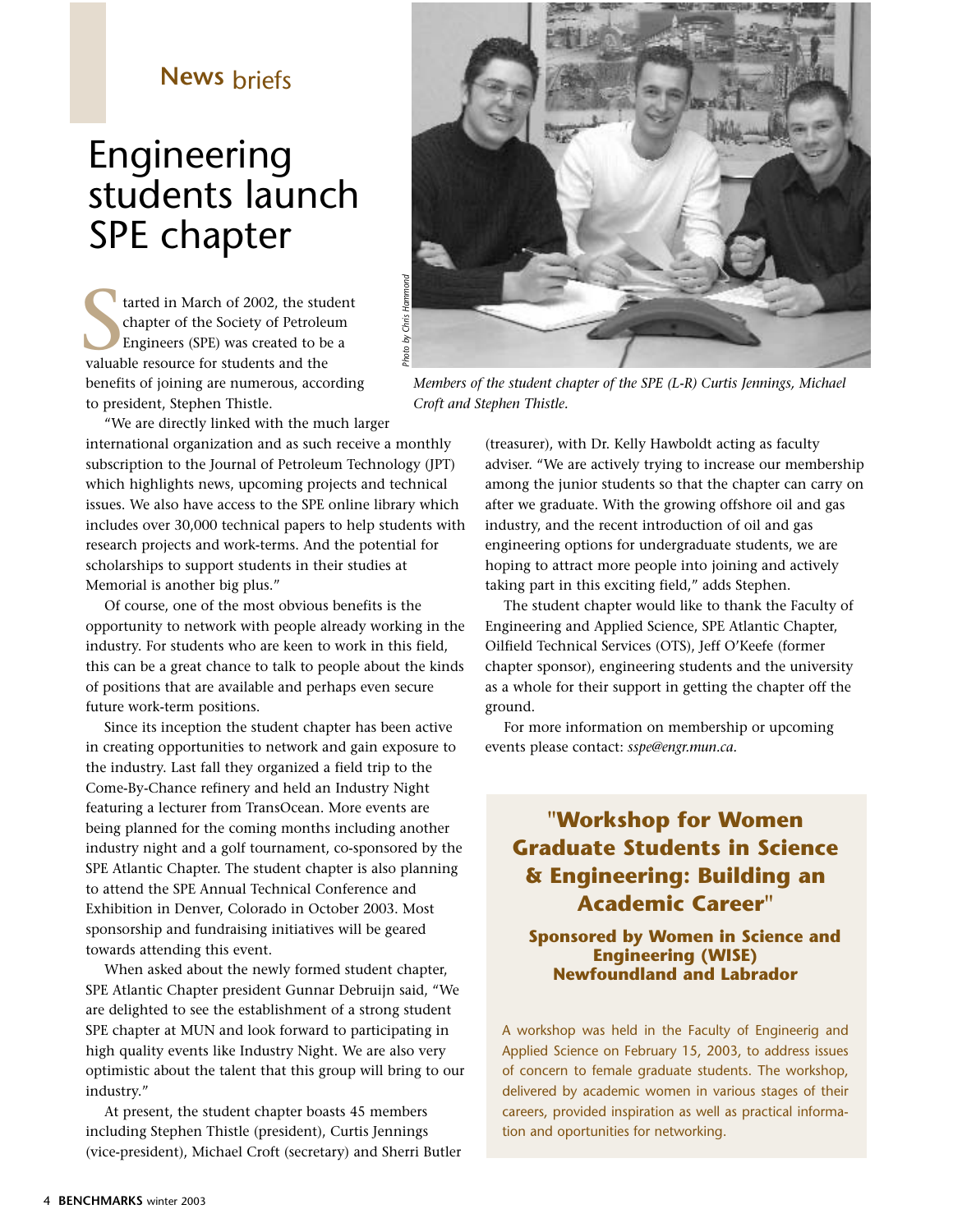

*Neil Bose, principal investigator of the NSERC strategic project.*

# AUV strategic project update

n January of 2003 there was a meeting of the NSERC Strategic Project participants to discuss the work completed to date. The project titled Offshore In January of 2003 there was a meeting of the NSEI<br>Strategic Project participants to discuss the work<br>completed to date. The project titled Offshore<br>Environmental Engineering Using Autonomous Underwater Vehicles (AUV) began in 1999 as an initiative of Memorial's Faculty of Engineering and the Institute for Marine Dynamics (IMD). The objectives of the project are to study monitoring/assessment technologies for the offshore industry; the impacts of discharges of produced water, rock cuttings and drilling muds; and to develop AUV technology for offshore environmental monitoring/ assessment.

With one year to go before the project finishes, Dr. Neil Bose, principal investigator, says they have accomplished a lot, but there are still some issues they hope to address in the time remaining.

"In the beginning, the plan was to develop an AUV here at Memorial and use it for ocean environmental monitoring. We have done the work on the ocean environmental monitoring and the ecological risk

# Cathexis Innovations

Since the fall of 2002, many exciting things have been happening for Cathexis Innovations, a new startup company comprised of four graduates of Memorial's engineering program. They were recently accepted into the INCO Innovation Centre and became a member of the Genesis Centre. They have also been expanding their support staff and are very happy to welcome four new members to their team including a business development specialist, 2 software developers and an implementation engineer. They are currently working with several clients to install pilot facilities that showcase their technology and will allow clients to field-test their system first hand. This is in preparation for full marketing of their flagship product in the upcoming months.

assessment, but the data collection using our own AUV is not likely to happen in the time of the project. It's taking longer than we were hoping. We have instead focused on developing equipment for the vehicle, that can be of benefit on an international level," adds Dr. Bose.

At present, the AUV named C-SCOUT is complete and waiting for tank time at the IMD's ocean engineering basin. A Canada Foundation for Innovation (CFI) grant application is being submitted to enable researchers to do further work on AUV studies, which will include offshore missions.

The focus of the project for the time remaining will be on testing C-SCOUT. Propulsion tests with a dummy C-SCOUT (no computer inside, just the propulsion system) have been carried out and are now being analyzed. Further study will also be conducted on the thrusters which will enable the AUV to hover and move sideways. As for data collection and analysis, the ecological risk assessment models have to be validated and a mission simulator has to be developed.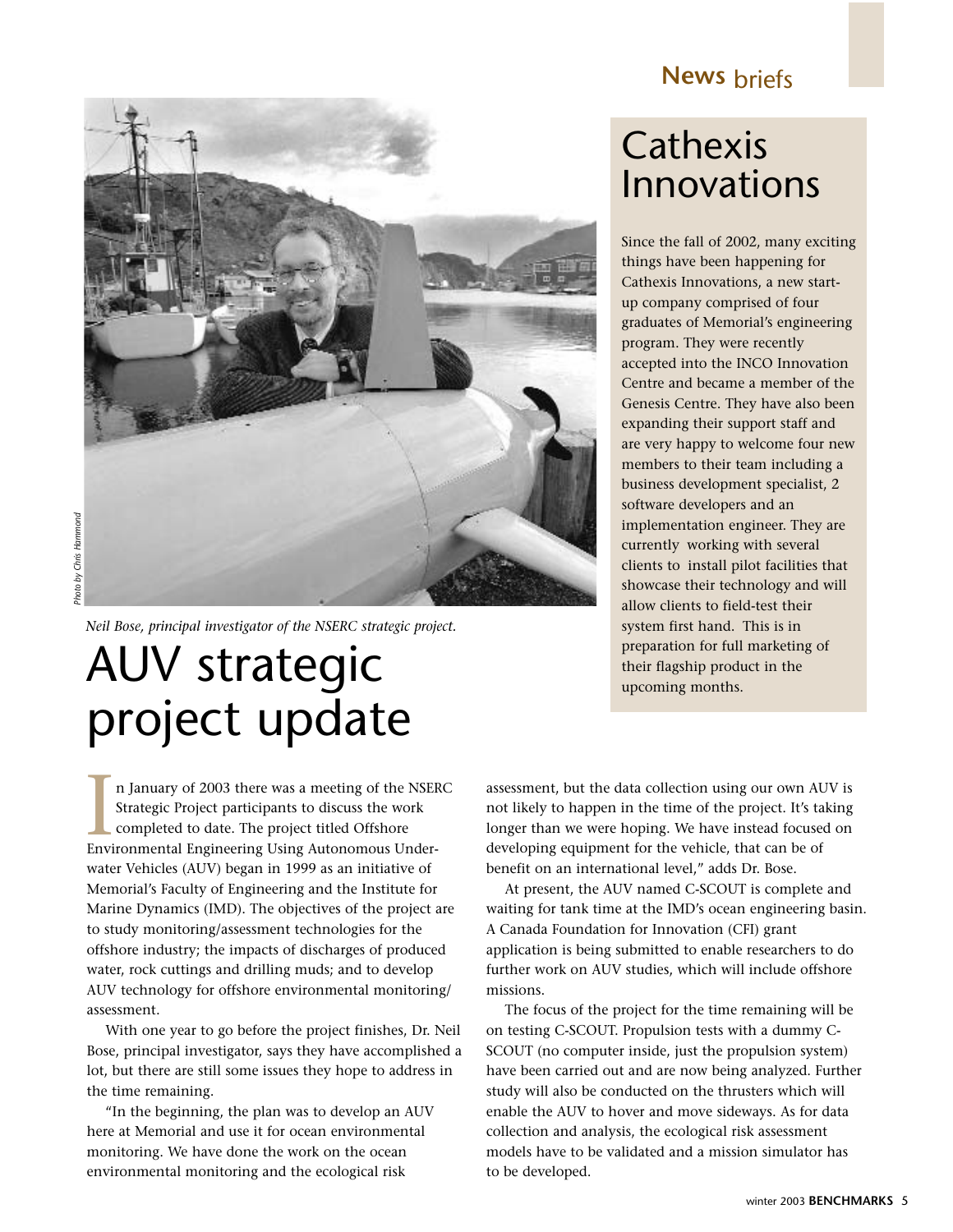# Making graduate school a WISEr place

s a woman pursuing an academic career in science or engineering, have you ever wondered what the journey was like for someone else? Have you ever s a woman pursuing an academic career in science<br>or engineering, have you ever wondered what the<br>journey was like for someone else? Have you ever<br>wished you could sit down and ask your female professor, if you have one, how they managed to do it? Well you might get the opportunity to do just that as part of the Women in Science and Engineering (WISE) Graduate Student Section.

The idea for Memorial to introduce a graduate student section came from a desire to connect with women in similar situations. For Angela Tate, a PhD candidate in the Faculty of Engineering and Applied Science, there was a definite need to address some of the specific concerns which women grad students in the areas of science, technology, engineering and math (STEM) face.

"I think most women grad students are so focused on their research, courses and teaching, they don't have time to network. We want to make it easier for them," says Ms. Tate. "We want to give them a forum where they can express their concerns, ask questions and share experiences."

Out of a total of 155 grad students in engineering, only 21 of them are female, and only 4 of those are enrolled in doctoral studies. In the sciences, especially the life sciences, the numbers are better, however, the fraction of women gets smaller with each higher level of academia and university administration. According to Ms. Tate, the community group WISE tends to focus on professional career development, while the challenges of graduate school and an academic career are very different.

The WISE Graduate Student Section will address issues that are relevant to women grad students. "There will be info sessions on scholarships and student loan programs for women, many of which students know nothing about. These info sessions will help students and young academics take advantage of programs that are specific to women, like the NSERC University Faculty Awards (UFA) program," points out Ms. Tate. There will also be info sessions on graduate school, including practical things you should know to help you in your program, discussions on balancing family and career demands, and opportunities for sharing cultural perspectives.

Mentoring will also be a focus of the new program. Mentors will be recruited from within the faculty to provide guidance and support to female graduate students. The female graduate students can then in turn mentor the undergraduate students. "I think mentoring works best if you start at the top and work downwards," adds Ms. Tate. "Working with someone who has been there before you makes a huge difference to your outlook and success, and you learn about how to be a mentor by having one."

Over the coming months, Ms. Tate will be working hard to recruit students who want to take part. She will be recruiting people from the faculties of Science, Medicine, Engineering and Applied Science, Education, Nursing, and Pharmacy, as well as the Marine Institute. "I would ultimately like to have representatives from each faculty, department, or school so that we could work together to ensure wide coverage of all the issues that affect women graduate students."

There are only a couple of other universities in Canada that have established a WISE program specifically for graduate students. In February 2003, WISE offered a workshop, Building an Academic Career, for women students interested in pursuing an academic career. For more information about WISE, check out the Web site at *www.stemnet.nf.ca/WISE/.*

# CEE seminar

**The Faculty of Engineering and Applied Science's Continuing Engineering Education (CEE) division, in co-operation with Petro-Canada, will be offering a one week course titled Well Test Interpretation in Practice. The instructor for the course, Dr. Alain Gringarten, is director of the Centre for Petroleum Studies at Imperial College in London. This course is based on industry-standard methodology and will**

**enable participants to become more skilled and proficient in designing and analyzing well tests. This methodology presents a systematic way of interpreting well tests in homogeneous and heterogeneous reservoirs, including fissured and multilayered systems. Recommendations for designing tests in such formations will be presented, as well as practical problem solving and computer exercises. The course is** **designed for engineers with practical testing experience and knowledge of transient well testing nomenclature and conventional interpretation techniques. The course will run April 7-11, 2003 in Rm-4008 of the S.J. Carew (Engineering) Buiding. For more information please contact Yvonne Raymond at (709) 737-7467, by e-mail at** *yvonne@engr.mun.ca* **or visit the Web page at** *www.engr.mun.ca/CEE.*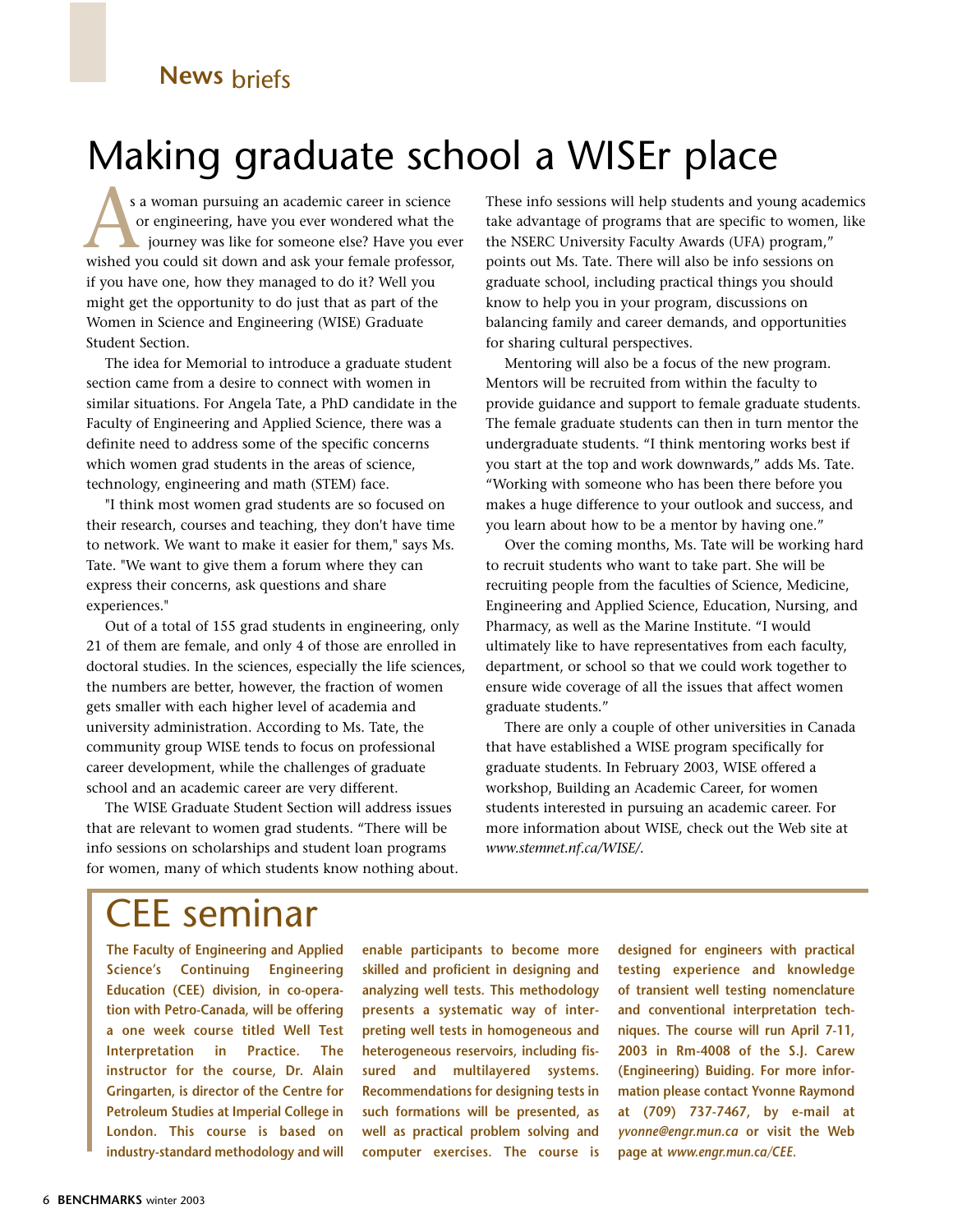# Faculty of Engineering building oil and gas expertise

ince the inception of the Oil and Gas Development Partnership in September 2000, Memorial University has been actively developing academic courses, ince the inception of the Oil and Gas Develop<br>Partnership in September 2000, Memorial Uni<br>has been actively developing academic course:<br>training programs and research opportunities to take advantage of the growing offshore oil and gas industry in Newfoundland and Labrador.

The Faculty of Engineering and Applied Science has been a large part of this initiative. In September 2001,

the faculty introduced oil and gas engineering options for undergraduate students in all disciplines, to be taken in the last three terms. These courses, covering subjects such as supervisory control and data acquisition, reliability engineering, and design for ocean and ice environments, are meant to give students the necessary background to prepare them for a career in the oil and gas industry. The faculty has also been working on building its academic expertise in **continued on page 8**

**News**

*Building upon Memorial's oil and gas expertise are (L-R): Dr. Faisal Khan, Dr. Vlastimil Masek, Dr. Thormod Johansen, Dr. Majid Abdi and Dr. Kelly Hawboldt.*

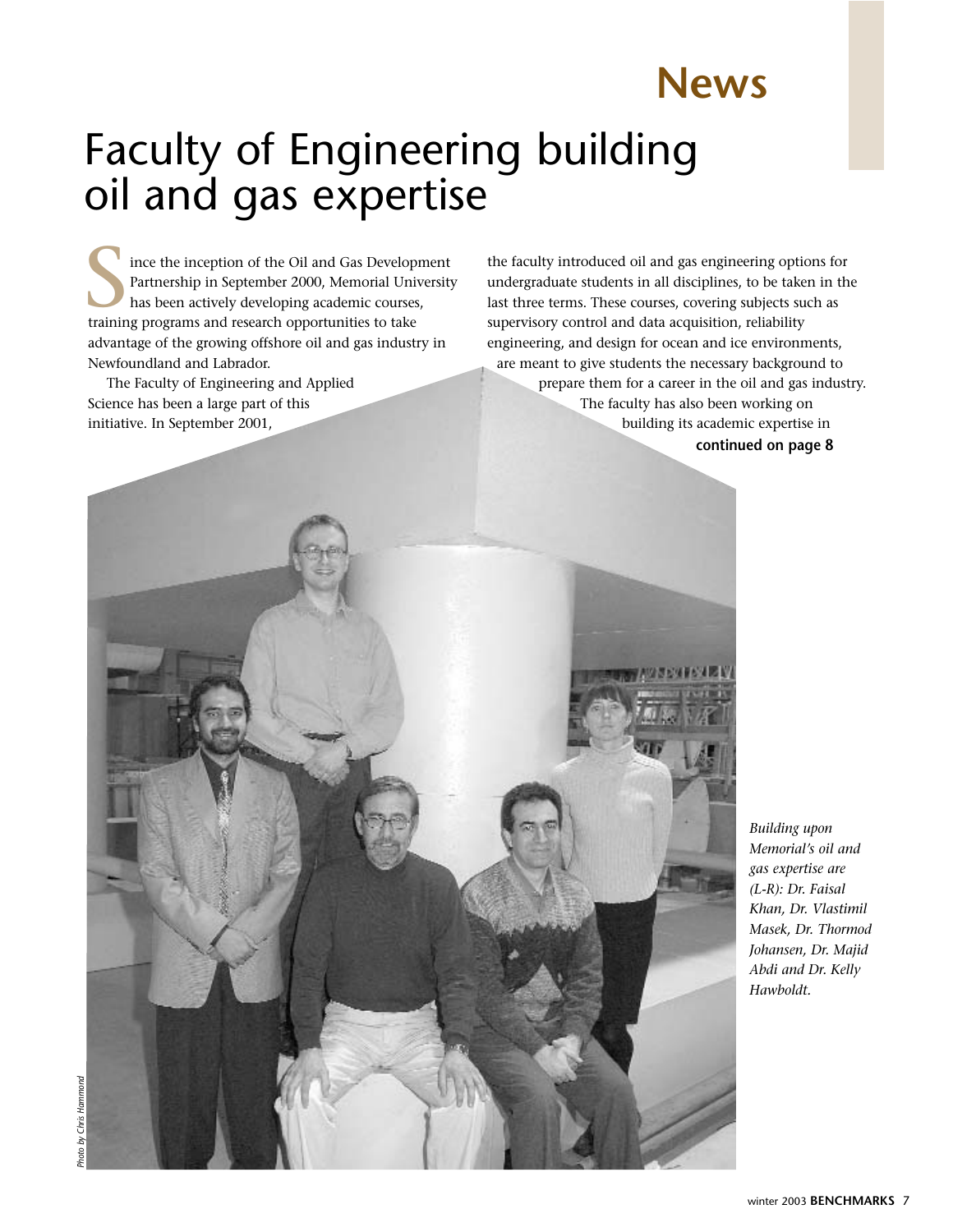## **News**

#### **continued from page 7**

related courses and research and this has resulted in the formation of the Oil and Gas Group.

Comprised of five core members, all relatively new to the faculty, the Oil and Gas Group has been assembled to take advantage of shared research interests and to collaborate on academic courses. Other possible additions to the team include Drs. Neil Bose and R. Seshadri, both candidates for Canada Research Chairs in offshore and underwater vehicle design and asset integrity management respectively, and Drs. Tahir Husain, Yuri Muzychka and Brian Veitch. The faculty is presently considering the introduction of a new program in process engineering and this group would be a large part of that planning and development.

## **Members of the Oil and Gas Group are as follows:**

### **DR. THORMOD JOHANSEN (Professor, Ocean and Naval Architectural Engineering and Professor, Department of Earth Sciences)**

Working as a senior research scientist at the Institute for Energy Technology in Kjeller, Norway, Dr. Johansen began working on analytical solutions to flow problems arising in enhanced oil recovery. Recently his research has focused on methods in reservoir and well flow simulation, well performance simulation and reservoir characterization. Earlier this year he was awarded a Canada Research Chair (CRC) in Petroleum Reservoir Engineering and Characterization. Dr. Johansen hopes to use this new designation to build an interdisciplinary network of individuals to contribute to this area of research. Part of his interest in coming to Newfoundland and Memorial University was because he wanted to contribute some of his expertise to the local oil industry. "How to develop these fields is a big challenge, one which I would like to focus my research on in collaboration with the local oil industry." Dr. Johansen is currently working on building an interdisciplinary team in reservoir characterization and engineering (reservoir management) within the Faculty of Engineering and Applied Science and the Faculty of Science.

#### **DR. MAJID ABDI**

#### **(Assistant Professor, Mechanical Engineering)**

Dr. Abdi's research focuses on natural gas processing and conditioning. "Contrary to what some people might think, there are many contaminants in natural gas and it is necessary to treat these contaminants so that the gas can be made suitable for transport in pipelines," says Dr. Abdi. Coming from Iran, home to the second largest natural gas reserves in the world, Dr. Abdi's research has been directed towards the conversion of natural gas to liquid hydrocarbons (clean fuels) using high performance gas purification solvents and treatment methods. He has considerable experience working on the development of oil and gas processes comprising the design, manufacturing supervision, start-up and troubleshooting of gas processing pilot plants.

#### **DR. FAISAL KHAN**

#### **(Associate Professor, Mechanical Engineering)**

Dr. Khan has long been interested in how a raw material such as oil is turned into a usable end product. During the course of his education, Dr. Khan's area of research shifted from chemical engineering to computer applications that could interface with chemical engineering, and then later on to looking at the environment and the effects of interfering with its natural processes. He first came to Memorial in 2000, as a visiting research professor working with Dr. Tahir Husain in the Faculty of Engineering and Applied Science on a research project developing computer aided risk based corrective actions for contaminated sites in Saudi Arabia. For Dr. Khan, the offshore environment provides a great opportunity to continue his work in risk assessment and reliability studies, while addressing issues specific to working in an offshore, and at times unpredictable, environment.

#### **DR. KELLY HAWBOLDT (Assistant Professor, Mechanical Engineering)**

Trained as a chemical engineer, but with a keen interest in the environmental aspects of the industry, Dr. Hawboldt has done considerable research on the best ways of dealing with effluents from production facilities such as produced water and drilling cuttings. Her work has focused on how to treat these by-products and thereby minimize the environmental impact. She is also interested in optimization theories and trying to optimize the process in order to minimize the negative environmental effects. This work would be of great benefit to industry as it would increase energy efficiency and ultimately be more cost-effective.

#### **DR. VLASTIMIL MASEK**

#### **(Assistant Professor, Electrical Engineering)**

Combining his background in mechanical and electrocommunications engineering, Dr. Masek is working to focus his research on data logging for more accurate and precise sensing techniques and instrumentation that could bring environmentally-friendly technology to the offshore oil and gas industry. According to him, if you can monitor and sense every aspect in the process, you can better analyze the data and thereby optimize the process. If you have only a few parameters it is very difficult to optimize. Optimization can ultimately lead to cost-effectiveness and more environmentally-friendly processes.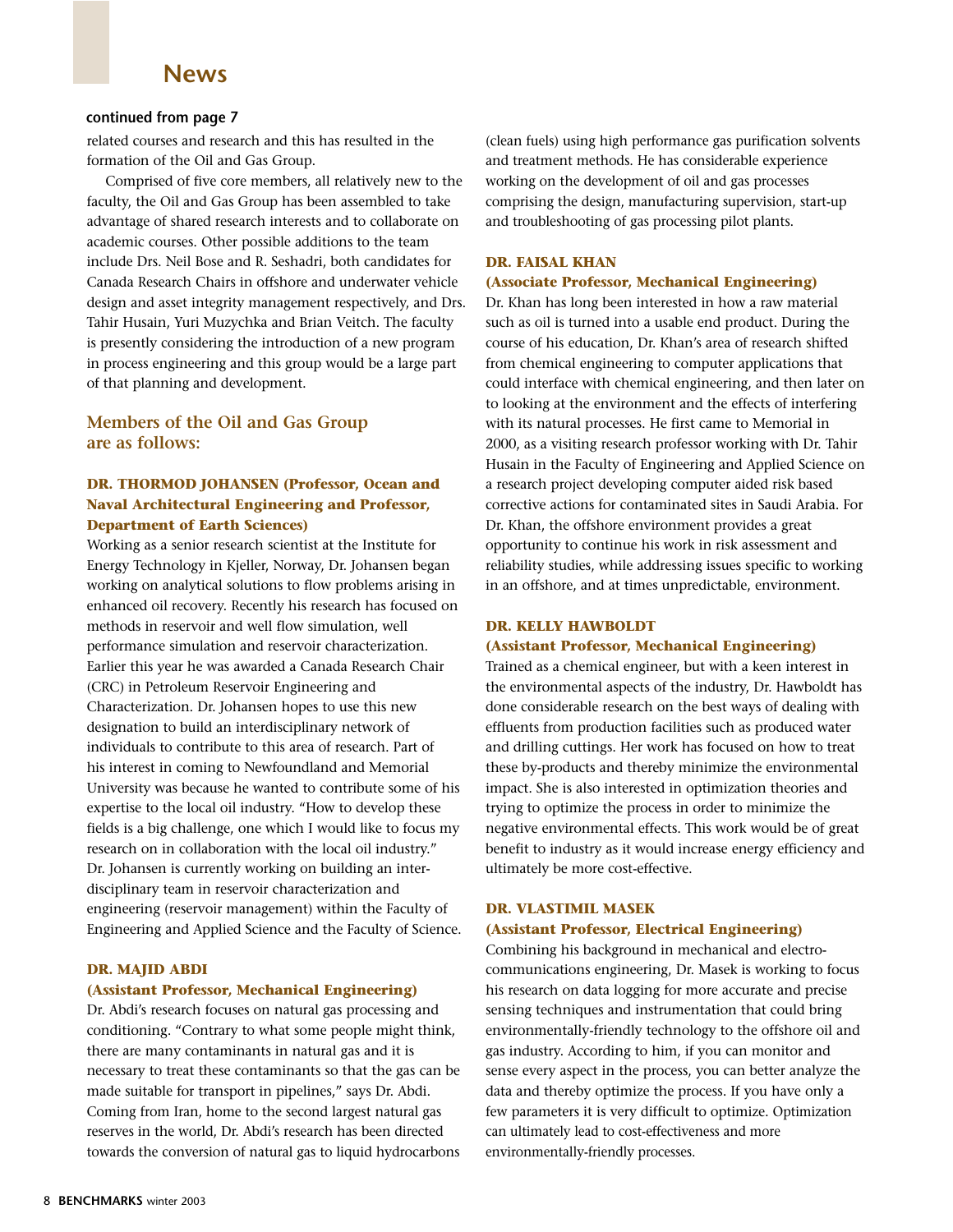## Feds announce 123 new Canada Research Chairs *Four for Memorial*

he federal government announced an investment of \$130.1 million to support the creation of 123 new Canada Research The federal government announced an investment of \$130.1 million to supporthe creation of 123 new Canada Resear<br>Chairs during a press conference at Memorial University on Nov. 12, 2002. The announcement was made by Gerry Byrne, minister of State (Atlantic Canada Opportunities Agency), who pointed out that 43 of these new chairs are external recruits of outstanding calibre.

"The brain gain is gaining momentum," said Mr. Byrne. "Researchers from the United States to Japan are attracted by the prestige of the Canada Research Chairs Program and the international reputations of our universities."

Memorial University will be home to four new CRC chairs, including Dr. Thormod Johansen, who is coming to Canada from

Norway where he worked as an adviser and senior engineer for a number of petroleum companies, and specialized in developing simulation software. As Canada Research Chair in Petroleum Reservoir Engineering and Characterization at Memorial University, he will work on the development of new simulation methodologies and tools that apply to the entire lifecycle of an oil or gas field, from discovery to abandonment.

The investment announced Nov. 12 includes \$116.4 million from the Canada Research Chairs Program and \$13.7 million from the Canada Foundation for Innovation (CFI) to provide infrastructure support to Canada Research Chairholders.



*Dr. Thormod Johansen, Canada Research Chair in Petroleum Reservoir Engineering and Characterization.*

"An innovative society rests on innovative people," said Dr. David Strangway, president and CEO of the CFI. "We must continue to ensure that top-notch researchers, such as those honoured here today, have the state-of-the-art facilities and equipment they need to carry out world-class research."

Dr. Johansen's long-range goal is to develop new simulation methodologies and tools that are applicable to the entire lifecycle of an oil or gas field, from discovery to abandonment.

For more information on Memorial's new Canada Research Chairs, or on the chairs program, see *www.chairs.gc.ca/* .

# Conference on Women in Engineering

his past fall, term 3 electrical engineering students Sarah Houlihan and Zahra Addettia had the opportunity to take part in the annual Conference his past fall, term 3 electrical engineering students and Houlihan and Zahra Addettia had the opportunity to take part in the annual Conferent on Women in Engineering sponsored by the Queen's University Engineering Society. This annual event began in 1991 and has become a national forum to discuss the role of women in the field of engineering.

As first-time participants at the conference, both Sarah and Zahra found the experience to be educational and eye-opening.

"The conference was a great opportunity to network and meet other female engineering students doing the same courses and facing the same challenges," says Sarah.

For Zahra, it was an opportunity to meet new people

and talk to students from other universities across Canada. "It was also a chance to learn something new about the engineering profession while opening your eyes to future opportunities," she adds.

The conference was comprised of four keynote speakers, including Carolyn Emerson from the Faculty of Engineering and Applied Science at Memorial who spoke on Becoming Leaders: Different People, Different Paths to Career Success. There were also numerous breakout sessions covering the following topics: obtaining your MBA, the Canadian Space Agency, balancing work and family, engineers without borders, and many more.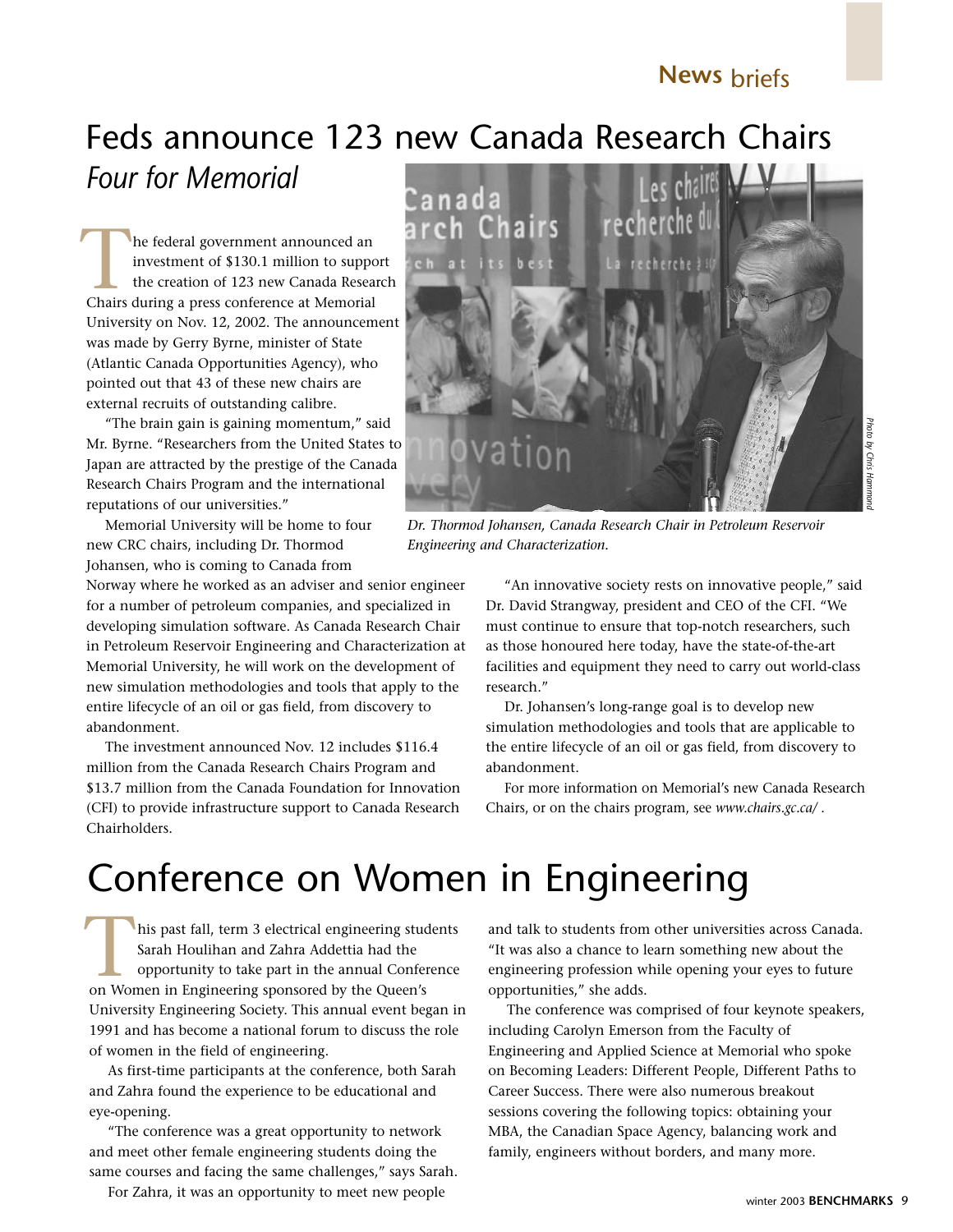## **News**

## Anchors away for new ocean tech cluster

ceans Advance is getting ready to take on the international market and put Newfoundland and Labrador on the map ceans Advance is getting ready to take<br>on the international market and put<br>as the place to be for ocean technology. Started in 2001, this public-private partnership involving the National Research Council (NRC), provincial government, local businesses, Memorial University, and other stakeholders, has been created to build upon and strengthen links with like-minded ocean technology businesses and community organizations.

Leading the way is development executive, Dennis Hogan. As the founding CEO of the Newfoundland and Labrador Construction Safety Association, Mr. Hogan has considerable experience in building strong partnerships and community links. "Our job is to help weave a network of all the academic, government and industry stakeholders, in whatever aspect of ocean technology they operate – whether from a pure R&D, commercial or regulatory perspective – to create an environment that's conducive to enhancing ocean technology development," says Mr. Hogan.

Newfoundland is home to numerous world-class ocean tech companies such as Rutter Technologies, Lotek Wireless, Guigné International, and Oceanic Consulting, to name just a few. Oceans Advance is looking to create an ocean tech cluster that can build upon this foundation of expertise by expanding upon core R&D programs at the NRC, constructing an incubation facility for start-up companies at the Institute for Marine Dynamics (IMD), and integrating community efforts.

"We want to help create a positive environment for existing ocean tech companies, but also foster an environment that is a catalyst for the creation of new companies. There are so many applications for ocean technology and St. John's is perfectly positioned for exploiting our capabilities and increasing international business opportunities," adds Mr. Hogan.

The ocean technology cluster will play the role of facilitating industry collaboration. Working under the motto that two is better than one, the cluster will advocate combining capabilities to allow companies to create a stronger presence on the international market. Oceans



*Photo courtesy of: Institute for Marine Dynamics*Photo courtesy of: Institute for Marine Dynami

Advance will assist with networking, international marketing, identification of business opportunities, and branding of the St. John's ocean technology cluster worldwide.

And what better place to develop an ocean technology cluster than right here in Newfoundland and Labrador. As Mr. Hogan points out, Newfoundland and Labrador's historical and cultural attachment to the sea, strategic geographic location in the North Atlantic, and the fact that over 90 per cent of our population lives near the sea, makes an ocean technology cluster a natural development.

To date, Oceans Advance has been involved in a number of local and international ocean tech initiatives. Meetings have been held with the City of St. John's and the St. John's Board of Trade regarding an ocean technology industrial park for the city. Oceans Advance also participated in a business mission to Ireland this past fall and discussions are currently ongoing for a technology transfer mission to Ireland with 6-10 local companies.

Starting early in 2003, Oceans Advance will be cohosting a speaker series with the City of St. John's for and about local technologies and businesses working in the ocean tech industry. This will be a great opportunity to showcase research happening locally and demonstrate the importance of this research to the economic development of the province. They also plan to launch their Web site early in the New Year.

"We look forward to working closely with Memorial University on R&D related to the ocean tech industry. Memorial already has a very strong reputation for ocean engineering and aquaculture research," says Mr. Hogan. "Working together we can build upon our core competencies and really push Newfoundland and Labrador into the international market."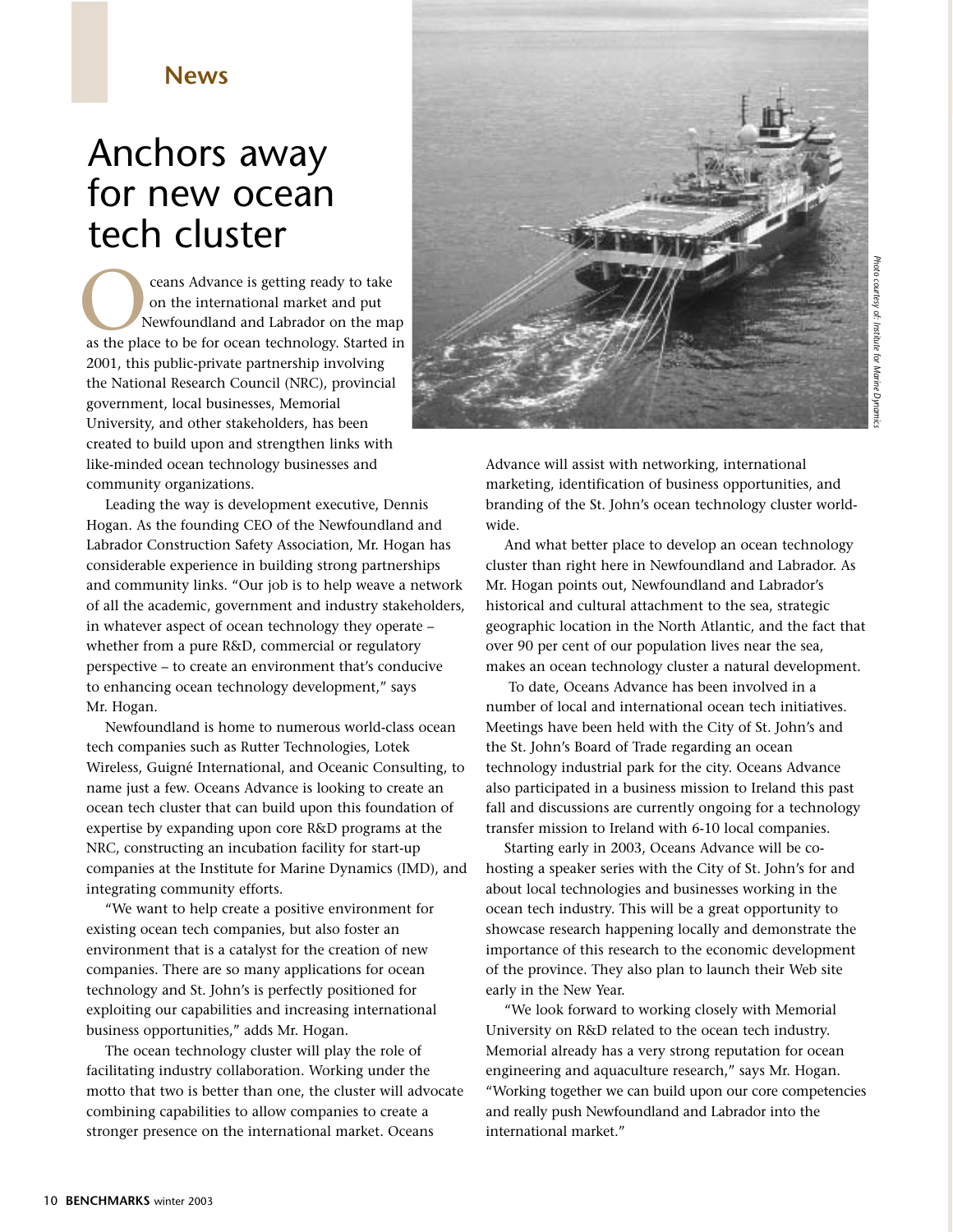# **Student** profile Living life on the edge. of the Arctic Circle

magine a place where the temperature can drop to – 70 with the wind-chill, where food costs three times as much as it magine a place where the<br>temperature can drop to –<br>with the wind-chill, where<br>costs three times as much a<br>does here in Newfoundland and where the sun rises for only a few

hours during the day before complete darkness falls. Given a choice most people would prefer to head south, but for Karen Traverse, term 8 electrical engineering, there is no place she would rather be.

Just below the Arctic Circle lies Iqaluit, the capital of the newly formed territory of Nunavut and second home to Karen for the past two years. It is where she hopes to work when she graduates in the spring.

Since her childhood days growing up in Freshwater, Karen has wanted to be an electrical engineer. And she has worked very hard to achieve her goal. When she first arrived at Memorial back in 1994, she knew her grades were not strong enough to gain her admission into the faculty but she did not stop trying. Instead she completed two years of general studies and got in. Electrical engineering has been tough, but her secret for getting through the courses is her genuine interest in the subject.

"People cannot believe that I actually like this kind of thing, working with circuits and all that. But I really enjoy what I do and what I am learning," says Karen with a laugh.

After a number of work terms which saw Karen working with a local alarm company and the Chair of Women in Science and Engineering at Carleton University in Ottawa, Karen got the opportunity to apply for the kind of work she was really keen to try – working with the newly formed Nunavut Power Corporation.

According to Wally Jacobs, co-op co-ordinator, Karen was one of the first students to go to Iqaluit. The experience that she and other students have gained in working there has been invaluable.

"The students who go to Iqaluit gain a great deal of experience working in an area where the traditional methods of engineering do not always work. For example, because of the permafrost, buildings cannot be constructed on concrete foundations and, therefore, must be built on either adfreeze or bedrock piles which are driven into the frozen tundra," he explains. "To save energy, the orientation of the buildings is also important in order to take advantage of the sun and the amount of snow build-up."



During her first work term in Iqaluit, Karen worked on the power distribution systems doing fuse co-ordination and computer models of their feeder systems. At this time, Nunavut Power was in its infancy and there was a lot of foundational work to be done.

"It is a completely different system in the north. Because communities are so far removed from each other, each community must have its own distribution system and their own generators to supply power," adds Karen.

"Unlike in Newfoundland where there is a main generating station with transmission lines running to a substation, in Nunavut permafrost does not permit transmission lines. So you do what you have to do to ensure all communities have a reliable power supply."

The system, according to Karen, is sufficient and getting better. Years ago it would be common to have a power outage two to three times a week. Now they are working on better fuse co-ordination so that if they have a fault they will not lose the entire system. The work is challenging and there is no shortage of it, especially if you have a strong sense of adventure.

There are a lot of stereotypes about living in the north, but none that could change Karen's mind about going back there to work, if given the opportunity.

"I loved living there! Being from Freshwater, I settled into the small community life rather quickly and felt right at home. And contrary to what a lot of people might think, there was no shortage of activities with access to two arenas, a curling rink, a theatre and swimming pool. And the people were so friendly; they helped me feel like I was a part of the community."

Karen has now returned to the milder winter of Newfoundland to finish off her final academic term. After almost nine years at Memorial, she could not be happier about graduating in the spring. Even though she is unsure what the future holds for her, she is looking forward to getting out and putting what she has learned into practice.

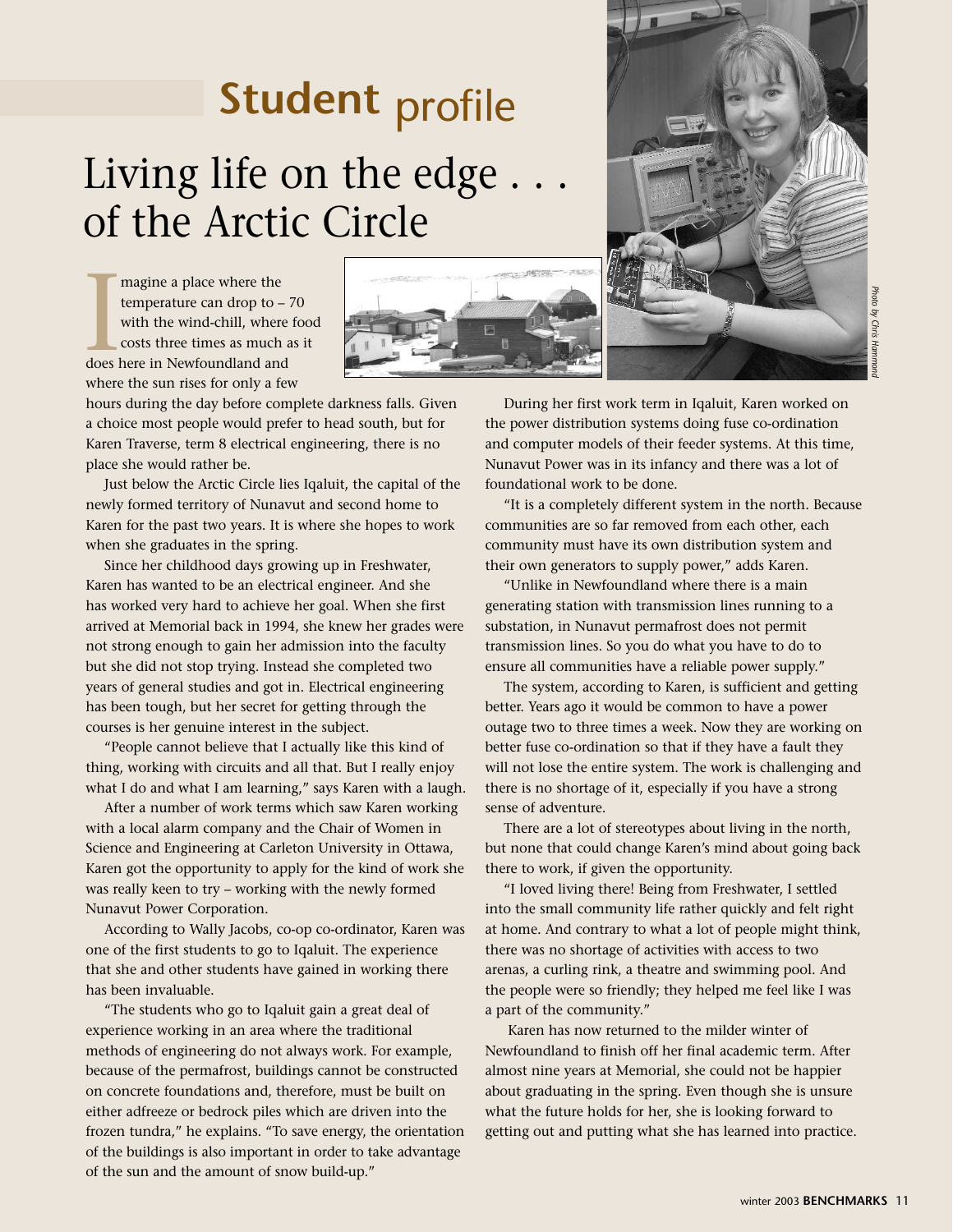# **Alumni** profile

Memorial's Alumni Award for Lifetime Achievement goes to . . . Eric Jerrett (Dip. Eng. '61)

**"Being an engineer is more than just having a degree, a job and a salary. It goes much deeper than that. To be a good engineer, you have to be passionate about it."** 

t the tender age of 15, a young man from Clarke's Beach enrolled in first-year engineering at Memorial. The youngest student at Memorial at that time, Eric Jerrett went on to establish t the tender age of 15, a young man from Clarke's<br>Beach enrolled in first-year engineering at<br>Memorial. The youngest student at Memorial at<br>that time, Eric Jerrett went on to establish<br>himself as an outstanding engineer, l surveyor and notary public, the only person in Canada licensed to work in all professions. And that is only the beginning of a long list of achievements that have culminated in Eric being awarded Memorial University's 2002 Alumni Award for Lifetime Achievement.

Thinking back to his early years as an engineering student at Memorial, Eric laughs as he recalls the way things were at that time. Back then students had to complete 28 courses in 3 years, far more than they had time for, so one of the labs had to be completed on their own time. Out of 79 students enrolled in the 3-year diploma program, only 10 received their diplomas in the minimum three year period and went on to receive their engineering degree at Nova Scotia Technical College (now Dalhousie University). Not a lot has changed, it was a rigorous program then and it still is today.

But in between studying, the engineering students did find time to put their mark on history and start a mass demonstration. "We marched down to the Colonial Building on Military Road, pulled Joey Smallwood out of

the House of Assembly. After he gave us his speech on Term 29 of the Terms of Confederation, we asked him when he was going to give us a new university. And he said, 'you will get your new university'," says Eric with a smile. "So the engineers should take some credit for the new university!"

After completing the requirements for a degree at Nova Scotia Tech, Eric returned to Newfoundland where he worked for the federal Department of Fisheries, Marine Division, taught civil and architectural technology, and worked for a consulting and contracting firm before starting his own business in Bay Roberts. People in the community began asking him to design buildings for them, so he started doing architectural work. He studied, took some courses and eventually was granted a license by the Newfoundland Association of Architects to practice architecture – the only engineer to receive that right.

In 1971, he began E.K. Jerrett and Associates in Bay Roberts and started practicing engineering, architecture and land surveying (a skill he had picked up while studying engineering and later became licensed in). As president of his own company, Eric designed and constructed more churches, schools and swimming pools than any other company in the province. He sold the company 5 years ago to EDM Consultants Ltd. of Deer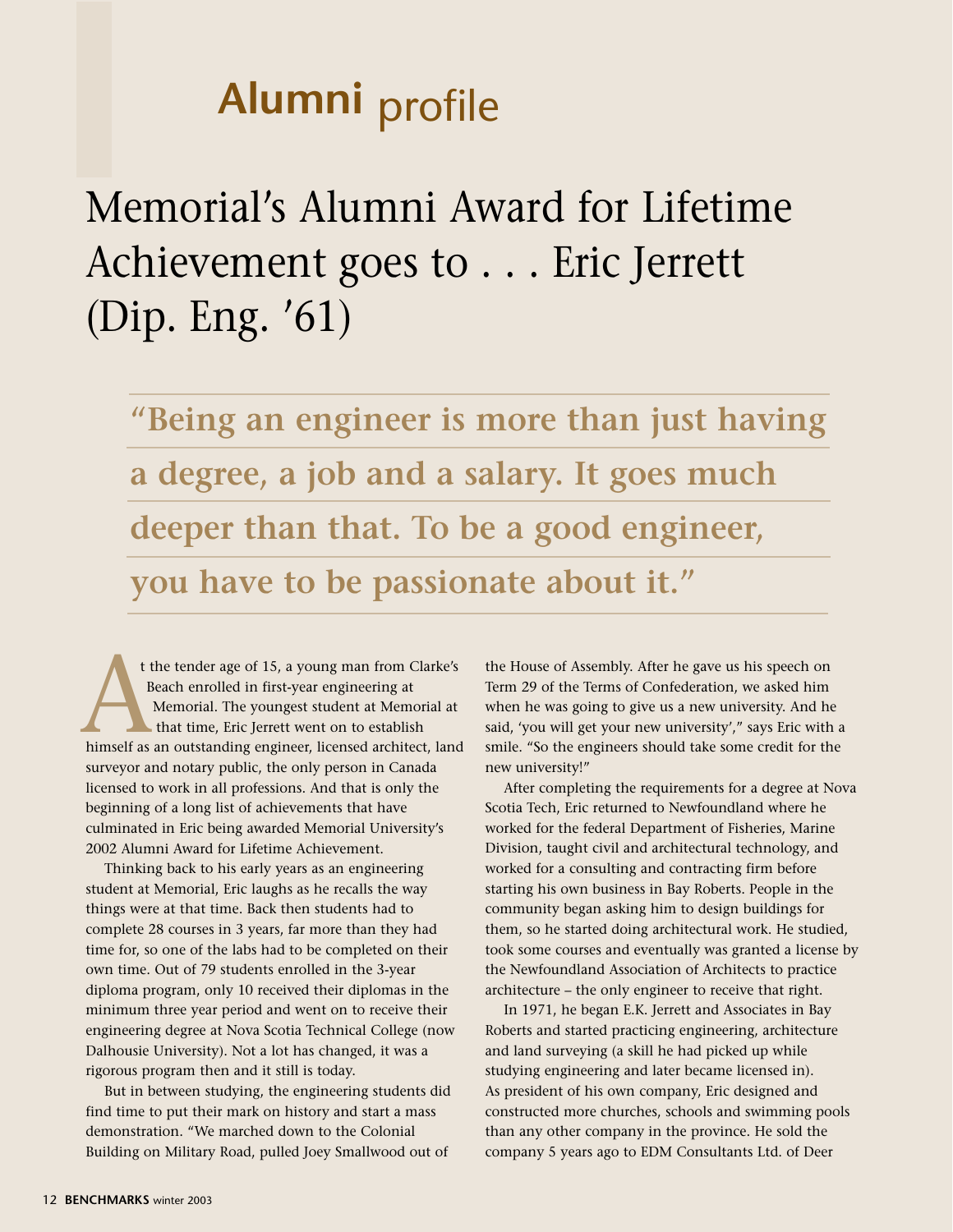

Lake and is now involved in some freelance work through E.K.J Consulting Ltd.

His involvement in cultural heritage and preservation began with the purchase of a 35mm camera on graduation day. At that time he was working with the federal Department of Transport, Marine Division, traveling the coastline surveying lighthouse sites. In 1989, he began to notice that a lot of the old buildings in Bay Roberts were being torn down or were falling into a state of disrepair. "A lot of artifacts were being collected and shipped to Quebec and it saddened me to see this happen," he recalls. "So my wife and I and three other people formed the Bay Roberts Heritage Society and started doing something about this."

Since he began, Eric has helped to save many buildings and historical sites from being forgotten. The Western Union Cable Building in Bay Roberts is just one example of a building that Eric has rescued and preserved. The building is now home to a world-class museum and Christopher Pratt Gallery. For what he has given back to his community through his volunteer work and cultural preservation, Eric was appropriately awarded with the Order of Canada in 1998. For Eric, receiving this honour was one of the highlights of his professional career. The other highlight was being given the Award of Merit by the Association of Professional Engineers and Geoscientists of Newfoundland (APEGN) for outstanding contribution to the profession and/or the community.

After a long career working as a professional engineer, Eric credits Memorial University for teaching him the value of community. "There was a great sense of community at Memorial. Students helped each other get through classes and find summer jobs. Dean Carew helped to foster this sense of community for all the engineering students. He knew every student individually. He knew your family and he was genuinely concerned about each student. He made sure that he did what he could to help us get through," says Eric.

"That lesson encouraged me to become involved in the world beyond my personal boundaries and to employ the resources earned through engineering for the betterment of my profession and those around me."

Eric has used his education to give something back to his own community of Bay Roberts. He has given generously of his time and resources for the benefit of education, recreation, health, heritage, culture and youth. And he has taken advantage of every opportunity to use his skills to give something back to his profession. He quotes former U.S. President Roosevelt when he says, "Every person owes a portion of his time to his profession from which he derives his living." His own personal motto is, "What shall it profit a man if he gains the whole world and loses his soul." He has truly taken both to heart throughout his professional career. external angle<br>the straining him the value of community at<br>the formulation of a community at<br>external pair of a beam of a student. He made<br>us get through,"<br>me involved in the<br>and to employ the<br>profession the betterment<br>"<br>m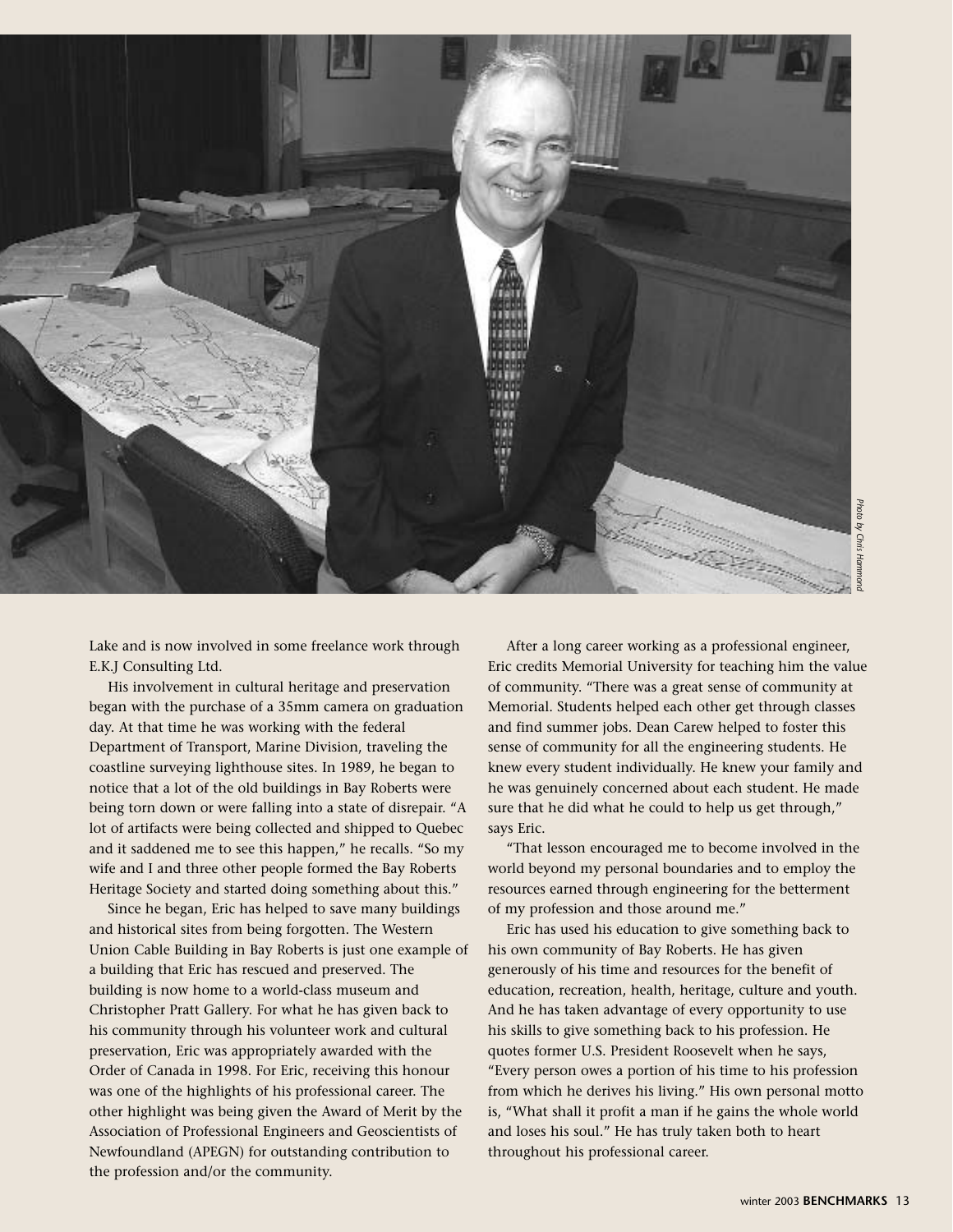# Teaching machine **Spot**light

**The Teaching Machine tries to give an x-ray view of the computer so you can see what is happening inside** 

rofessor Michael Bruce-Lockhart has been teaching computer engineering to engineering students for many years. But he was becoming increasingly dissatisfied with the way he saw rofessor Michael Bruce-Lockhart has been<br>teaching computer engineering to engineering<br>students for many years. But he was becoming<br>increasingly dissatisfied with the way he saw<br>students programming in the lab and the tools available to teach them. So he decided to do something about it. He and colleague, Dr. Theodore Norvell collaborated on the problem and came up with a program called the Teaching Machine that could interactively show students how computers process code step by step.

"When you write computer programs what you are really doing is writing instructions which will tell the computer what to do. I wanted to show students the way we think about computers so when they talk to the machine, when they send an instruction, they can actually see what is happening inside the computer," says Michael.

Theodore and Michael got together four years ago to undertake this project. The program is used by both in four engineering courses. There is also a Web site with posted tutorials so that students can invoke the Teaching Machine themselves, as an applet, and a video where the instructor walks through the examples in detail using the Teaching Machine.

"The problem with computers is that they are boxes and you cannot see inside them. The Teaching Machine tries to give an x-ray view of the computer so you can see what is happening inside when the data is moving and being manipulated by the program," says Theodore.

The program is now being brought into the classroom a lot more than before. Michael has rewritten all his class notes in a web format and integrated the Teaching Machine into the notes. It is used to illustrate examples by drawing a picture of what the computer is doing at each step of programming. It also illustrates what happens as the program is executed through time, and allows the program to go back in time if necessary. This is a useful



*Creators of the Teaching Machine (L-R): Michael Bruce-Lockhart and Dr. Theodore Norvell.*

feature for classroom use. One of the program's key features is that it is highly interactive and, as a result, draws students into the example.

"Using the Teaching Machine, we can step into the example and run it on the projector screen. I can concentrate more on showing them what happens, talking about it, and answering questions," adds Michael.

Students have responded well to the use of the Teaching Machine. It certainly helps make the subject more understandable and easy to follow. The program is also being used at the Graduate Institute of Applied Technology and has received a lot of positive feedback from users. Teachers at the College of the North Atlantic are also interested in the program and steps are being taken to introduce it into some of their programming courses.

Thousands of hours have gone into working on the project. And there is still a lot of work to be done. "We did a major re-write of the program starting a little over a year ago. Much of the code was thrown out and replaced with a design that can support much more of the C++ language and, eventually, Java as well," says Theodore.

Two engineering work term students, Jonathan Anderson and Michael Burton spent this past summer working on a new program that could support Java. "C began as a simple programming language, but over time it has become complicated. Java, however, was built from scratch and is a much cleaner language and would be more beneficial for higher level courses," says Jonathan.

Now they're on the receiving end, as both of them took Michael's C++ course this past term. "The Teaching Machine is helpful for showing us where everything is stored and thus making the problems more transparent," adds Michael. "It acts like a virtual computer and it helps a lot with understanding some of the more complicated programming topics."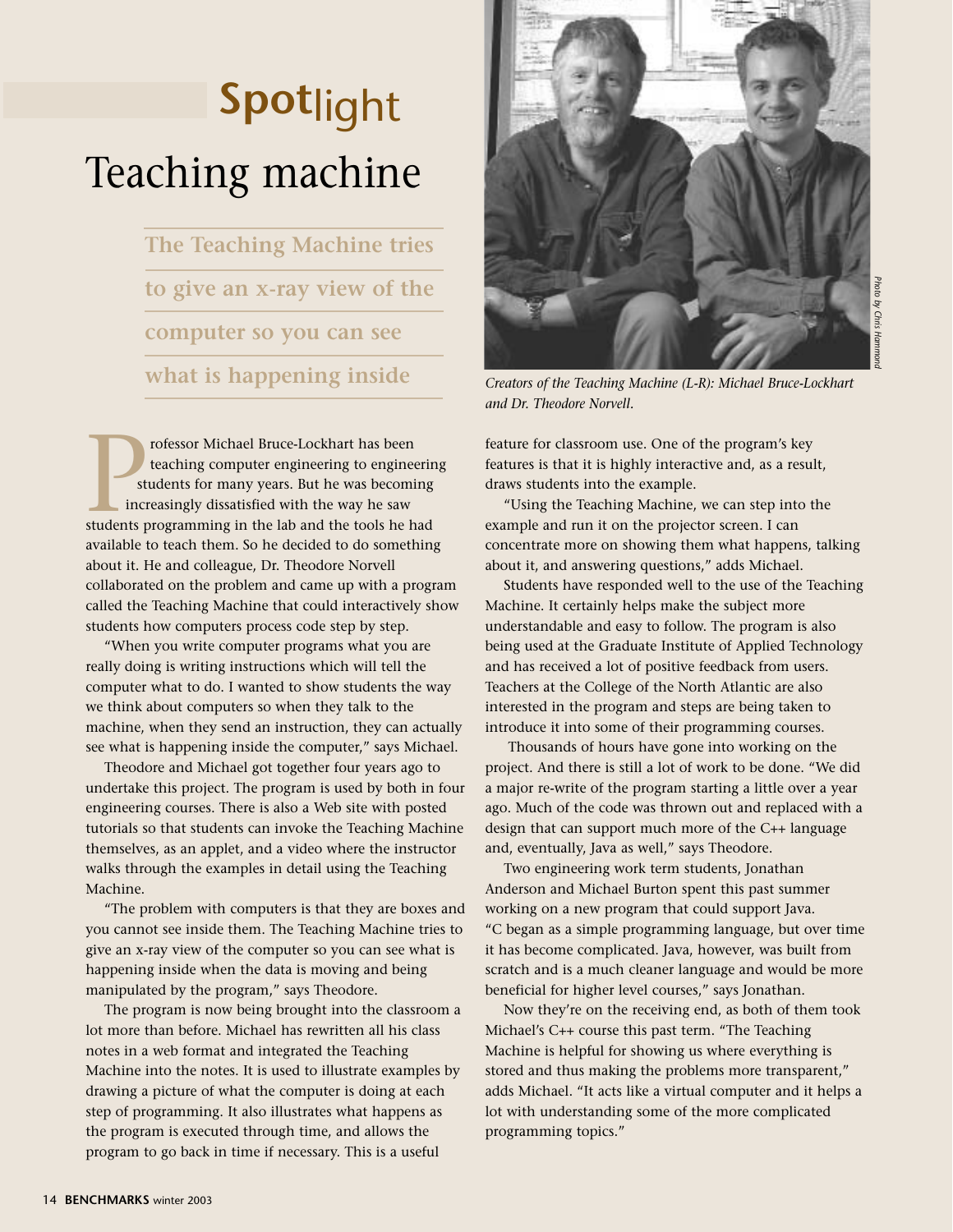

*This year's award winner - Mrs. Moya Crocker*

# Faculty of Engineering launches Employee Service Award *This yeven*<br>This yeven **Face laures**<br>Exemple **Me**

arly in the fall of 2002, Dr. Mahmoud Haddara, interim dean of the Faculty of Engineering and Applied Science introduced the Dean's Award for arly in the fall of 2002, Dr. Mahmoud Haddari<br>interim dean of the Faculty of Engineering an<br>Applied Science introduced the Dean's Award<br>Exemplary Service. This award will be used to send a

message of appreciation to all administrative and technical support staff. "The award will be presented to someone who demonstrates an excellent effort to fulfill his/her job," says Dr. Haddara. "It is a way for us to officially recognize the outstanding contribution of our staff members and promote a positive work environment."

After much review of the nomination forms, this year's winner was announced - Moya Crocker of the Office of the Associate Dean (graduate studies and research). Moya began work at Memorial University in 1980, starting at the Comptroller's Office where she worked until 1984. Since 1984, she has been employed by the Faculty of Engineering and Applied Science working as an intermediate and then senior secretary in the Office of the Associate Dean. Those who know Moya say she makes the faculty a welcoming community for all graduate students. She looks after graduate students' matters effectively and with kindness, and when she is asked for assistance she never fails to provide it in a timely manner. Indeed many would agree that the office of graduate studies would not be the same without her around. Congratulations to Moya on her achievement!

"We hope this small gesture shows our great appreciation to all of our administrative, clerical and technical support staff," adds Dr. Haddara.

## Memorial hosts Canadian Engineering Competition!

he Canadian Engineering Competition (CEC) was held for the first time ever in St. John's from February 27-March 2, 2003. CEC 2003 – Engineering New Horizons carries with it a long line of tradition that began at Waterloo University and has grown exponentially to include engineering students from across Canada, the United States and Europe. For the past 19 years it has brought together the best and brightest engineering students to compete in categories ranging from extemporaneous debate to entrepreneurial design.

"Far more than just an academic competition, the CEC provides a vital link between the national student body and the engineering industrial sector. It is a fantastic opportunity to meet employers and compete against your peers," said CEC 2003 co-chair, Colin Clark

Students who placed at the regional competitions in Western, Ontario, Quebec and Atlantic Canada moved on to compete at the CEC. There are seven categories that students compete in including: corporate design, explanatory communications, extemporaneous debate, entrepreneurial design, editorial communications, junior team design and senior team design.

"The categories cover the full range of skills required of an engineer," added co-chair, Sabrina Mallard. "The atmosphere is competitive and the excitement is contagious as teams work together to accomplish their goal."

Each of the categories challenges students on various aspects of engineering. Last year, representatives from Memorial University received the gold for senior design and the silver for entrepreneurial design at the Atlantic Engineering Competition in Moncton, New Brunswick. This year, the senior design team won silver at the Atlantic Engineering Competition in Halifax, Nova Scotia, and so moved on to compete in their hometown.

The organizing committee would like to thank all the sponsors, participants, students and faculty members who helped make the event a real success. And a special thanks to this year's patron sponsor, the Canadian Forces. Congratulations to all the participants who competed in this year's event! See you next year at the CEC 2004.

For highlights from this year's competition please visit *www.cec2003.cfes.ca*.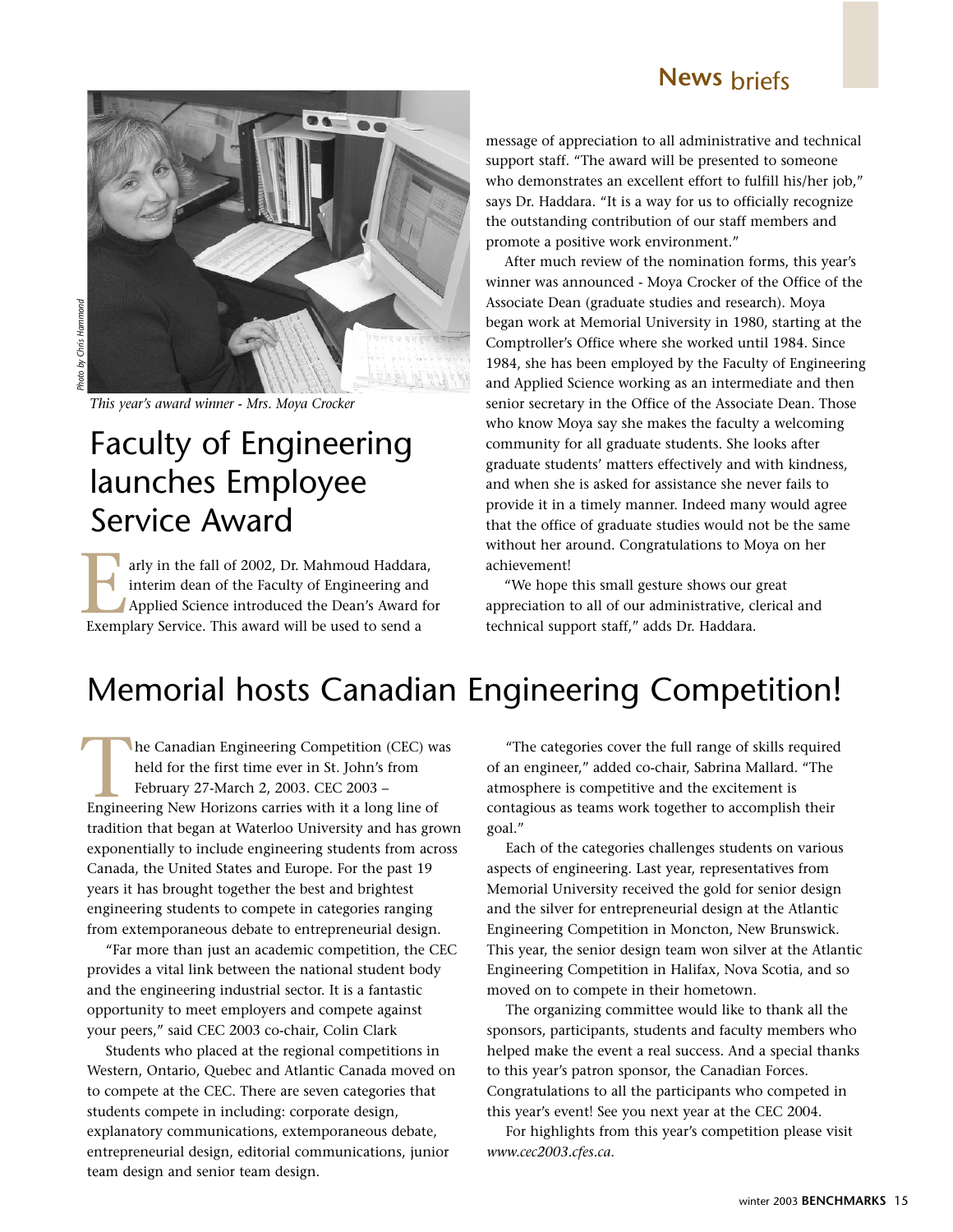# Faculty undergoes academic program review

arly in the fall of 2002, the Faculty of Engineering and Applied Science took part in a university wide initiative and underwent an Academic Program arly in the fall of 2002, the Faculty of Engi<br>
and Applied Science took part in a universi<br>
initiative and underwent an Academic Prog<br>
Review (APR). The committee, chaired by Dr. John Quaicoe, associate dean (undergraduate studies), was comprised of nine working sub-committees, which investigated the following issues: strategic objectives, student information and program outcomes, undergraduate teaching activities, graduate teaching activities, co-operative engineering education, research and creative activities, faculty contributions and the role of the faculty in the profession and community, administrative organization including human resources and financial support, and physical resources.

As part of the overall APR process, a faculty retreat was held on November 12, 2002. At the retreat, each committee coordinator presented the highlights of their research, which was followed by discussion from members of the Faculty. The purpose of the retreat was to discuss issues of importance to the Faculty in an open session and to direct the committees towards items in need of further review.

The purpose of the APR as stated in the "Procedures for the Review of Units and Academic Programs" of the University are "to evaluate the quality, success, and role of academic units and programs in the fulfillment of their own and the University's mission and strategic goals; to encourage academic planning, innovation and improvement in the units and programs; to provide an occasion for units and programs to identify opportunities and find ways to pursue them; and to avail of fresh perspectives from colleagues outside Memorial." The process involves a review of the self-study report by a review panel made up of external and internal reviewers. The panel conducts a two-day review of the unit and produces a panel report, which forms the basis of an action plan to address any recommendations that have been made.

Final drafts of each of the working committees' reports have now been submitted to Dr. Quaicoe for inclusion in the self-study report. The report is expected to be submitted to Dr. Michael Collins, dean of record, by the end of February, 2003.

# Search ongoing for new dean of engineering

n the fall of 2002, the Faculty of Engineering and Applied Science began the search for a new dean. A search committee consisting of Drs. Cecilia Moloney, In the fall of 2002, the Faculty of Engineering and<br>Applied Science began the search for a new dean.<br>A search committee consisting of Drs. Cecilia Molor<br>Dennis Peters, Howard Heys and Neil Bose, engineering student Curtis Jennings, external representative Darlene Whalen, and director general of the IMD, Dr. Mary Williams as chair, was established by Dr. Evan Simpson, vice president (academic). The role of this committee is to develop the search criteria, administer the process, and recommend a candidate to Dr. Simpson. Since its inception, the committee has endeavored to ensure the search is an open and consultative process. Numerous meetings have been held with faculty, students and staff to determine the qualities and qualifications that each group feels are important for a new dean.

There are many new challenges facing the Faculty and the new dean will be expected to take leadership of these and many new initiatives. With the growth in the Faculty comes a new opportunity to provide strong undergraduate education, while at the same time expanding research

programs, graduate teaching and outreach to the community and industry. According to committee member Dr. Cecilia Moloney, the Faculty is undergoing a significant change and an individual who can lead with strong, creative insight would be a valuable asset in the years to come.

"There are a number of things happening now and over the next few years that we really need to take notice of. There are challenges in how to pursue student recruitment and outreach to the high-schools. There is also a big demand for strong collaborations with industry and the community, and partnerships with other universities. We need an individual who can build upon the Faculty's commitment to programs and research of the highest quality," says Dr. Moloney.

The search committee has already begun advertising for the position and has given an application deadline of April 4, 2003. They are optimistic that the appointment will take effect in September 2003, or as soon as possible thereafter.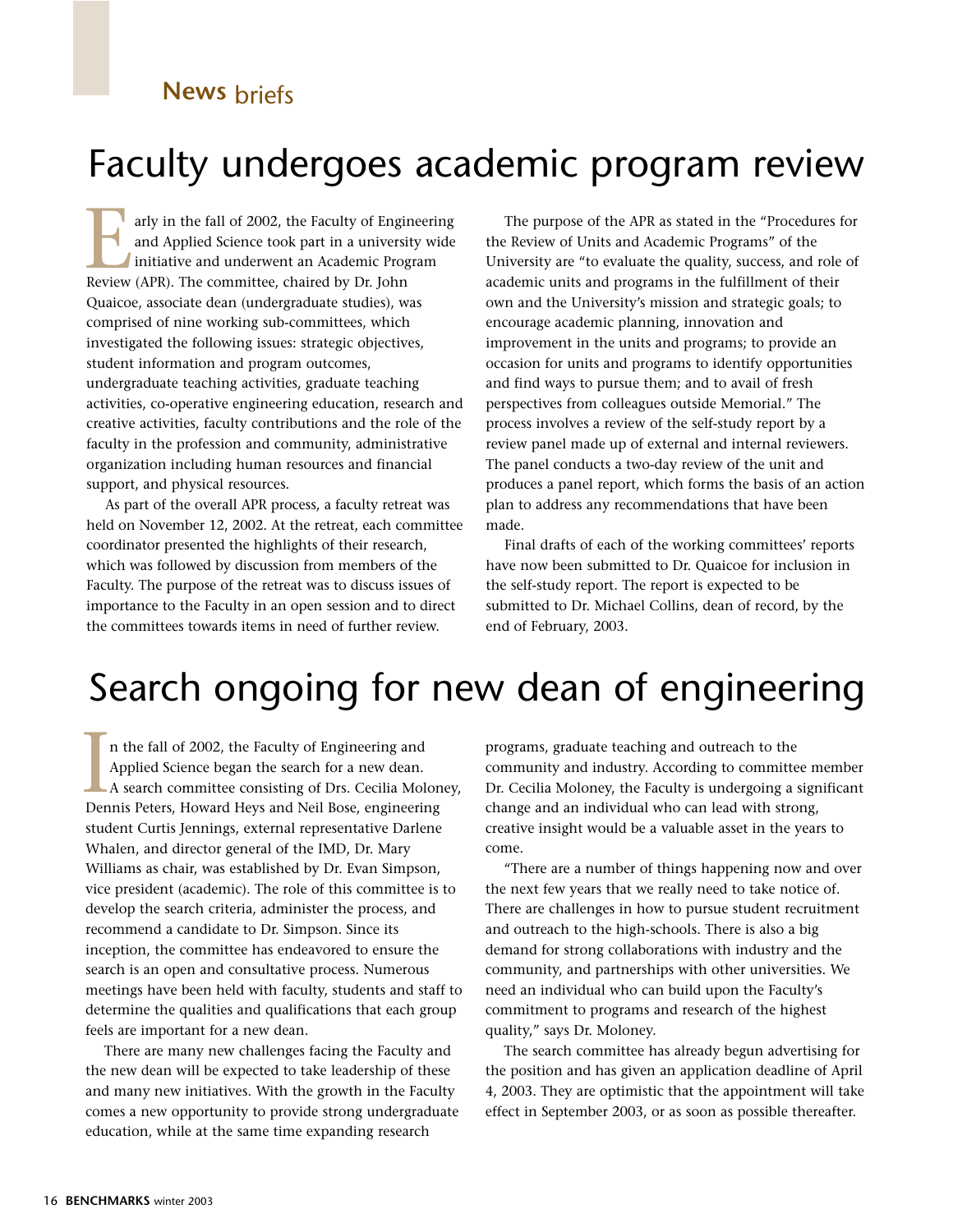# Building research collaborations

The Faculty of Engineering and Applied Science hosted a research forum with colleagues from the National Research Council's Institute for Marine Dynamics (IMD) and Centre for Cold Ocean Resources Engineering (C-CORE) on February 7, 2003. The purpose of the forum was to discuss possibilities for increased collaborative research with an awareness of each organization's role in the larger technical community. According to Dr. Ray Gosine, associate dean (graduate studies and research) there are obvious connections when it comes to robotics, ice and ocean and

naval architectural engineering, but more could be done on many other levels. "There is an interest amongst the various units to forge a more formal arrangement and to build upon collaborative research opportunities," he added. At present, there is no formal arrangement in place to take advantage of common interests and expertise amongst the three organizations. Representing the IMD and C-CORE at the forum were Dr. Stephen Jones, director of research and Dr. Judith Whittick, president and CEO.

## **DEAN OF ENGINEERING AND APPLIED SCIENCE**

emorial University invites applications and nominations for the position of Dean, Faculty **Manufacture Engineering & Applied Science.** The successful of Engineering & Applied Science. The successful applicant will provide strong academic and administrative leadership, fostering excellence in the Faculty's initiatives in teaching, research, and academic and professional service. The Dean will be responsible for the overall management of the Faculty and its growth and will be its foremost ambassador within and beyond the University. The applicant should have a PhD in engineering and be eligible for professional registration with the Association of Professional Engineers and Geoscientists of Newfoundland.

The Faculty of Engineering & Applied Science offers Bachelors, Masters, and PhD degrees in Civil, Computer, Electrical, Mechanical, and Ocean & Naval Architectural Engineering, with optional undergraduate specializations in Offshore Oil and Gas Engineering. The Faculty has approximately 1000 undergraduate students and 150 graduate students. All undergraduate students follow a Co-operative Education program, completing six work terms with local, national and international employers.

Memorial University is Atlantic Canada's premiere comprehensive university and one of the region's most important research facilities. With approximately 15,000 students from 50 countries, it plays an integral role in the educational, economic and cultural life of Newfoundland and Labrador. The university is located in a community known for its friendliness, historic charm, vibrant cultural life, and easy access to a wide range of outdoor activities. For more information about the position and the University, please see *www.engr.mun.ca/DeanProfile* and *www.mun.ca.*

The appointment will take effect in September 2003 or as soon as possible thereafter. The term is five years, renewable. Written nominations or applications, the latter accompanied by a curriculum vitae and the names of five referees, should be addressed to:

Dr. Evan Simpson Vice-President (Academic) Memorial University of Newfoundland St. John's, NL A1C 5S7 Telephone: (709) 737-8246 Fax: (709) 737- 2074 E-mail: vpacad@mun.ca

The search committee will start examining files on **April 4** and continue the search until the position is filled. Memorial University is committed to employment equity and encourages applications from qualified women and men, visible minorities, aboriginal people, and persons with disabilities. All qualified candidates are encouraged to apply; however, Canadians and permanent residents will be given priority.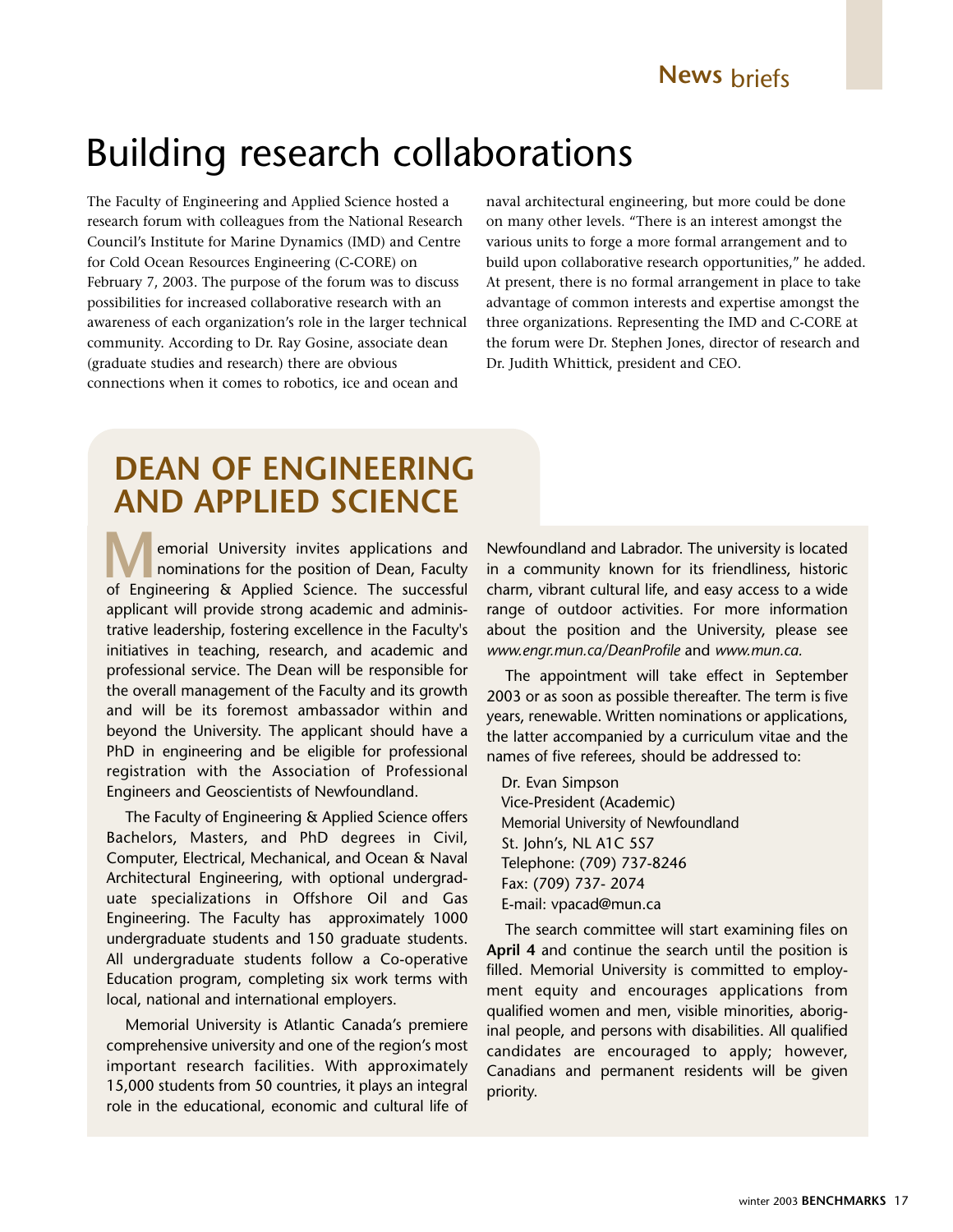# **Faculty** news



## **New designation approved**

t the October meeting of the Board of Regents a new designation of honorary professor was approved. This new t the October meeting of the Board of<br>Regents a new designation of honorary<br>professor was approved. This new<br>designation is a non-stipendiary appointment<br>three-yea category for use in special cases and is to be given to outstanding scholars seeking a significant working relationship with the university. This new designation is not a substitute for professor emeritus or adjunct professor. The appointment will be for an initial period of three years, renewable following a review. Nomination for this may come from an academic unit, a dean or vicepresident. The first recipient of this title is Dr. Mary Williams, former professor in the Faculty of Engineering and Applied Science and now director general of the National Research Council's Institute for Marine Dynamics (IMD). Her appointment is effective Jan. 1, 2003.



## **New director for CEE**

r. Tahir Husain has been appointed the new director for Continuing Engineering Education (CEE), effective Nov. 1, 2002 for a three-year term. Dr. Husain has been a faculty member at Memorial since 1995 in the civil engineering discipline. Since coming to Memorial he has been actively involved in research related to risk-based design and the remediation of contaminated sites. He was also largely responsible for establishing a master of applied science in environmental engineering and graduating over 60 graduate students since its inception. As the new director of CEE, Dr. Husain will be working to increase the profile of the program and to develop diploma and certificate programs that are of benefit to local professional engineers. Some professional development courses currently being reviewed include courses specifically targeted to fulfill the needs of the Association of Professional Engineers and Geophysicists of Newfoundland (APEGN) registration renewal process, and a course on hydromet and processing issues as related to the INCO Innovation Centre. Discussions with Memorial's School of Continuing Education are also ongoing concerning the marketing of the program and collaboration in offering courses.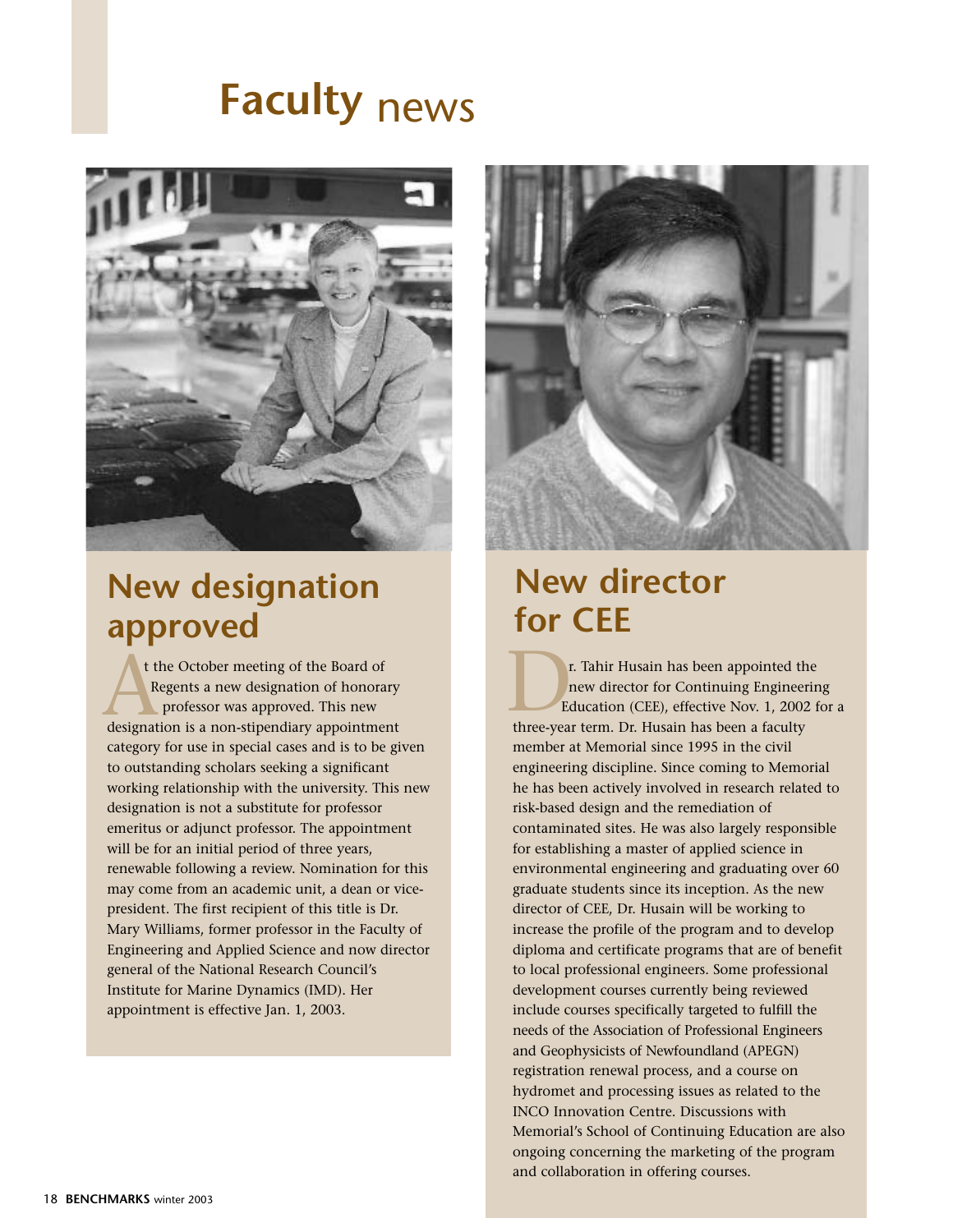## **New Faculty members**



## **Dr. Cheng Li**

joined the faculty in January 2003. A recent graduate of Memorial's doctorate in electrical and computer engineering program, Dr. Li has been at Memorial since 1999. Prior to starting his graduate studies here

he received a bachelor's degree in communication engineering from the Harbin Institute of Technology (HIT) in China. He then went on to complete a master's degree in telecommunication engineering at the same institution, focusing on trunked mobile communications systems and switching technologies. While studying in China he worked as a research assistant in the Communication Research Centre at HIT. Following graduation he was employed as a communications and electronics engineer with Baosteel in Shanghai, and a network system group manager with Nokia China Investment Co. Since coming to Memorial in 1999, Dr. Li has worked in the Faculty's Centre for Digital Hardware Application Research (CDHAR). Much of his research to date has focused on a multicast packet switching system for broadband communications.



## **Dr. Majid Abdi**

joined the faculty in January 2003. Born in Tehran, Iran, Dr. Abdi studied at Tehran Polytechnic receiving a bachelor's degree in chemical engineering with petrochemical options, and a master's degree in chemical engineering with a concentration on natural gas processing. Following

his doctorate degree at the University of British Columbia, he received a postdoctoral fellowship from the department of chemical engineering. His industry experience includes working for the National Iranian Oil Company (NIOC) in the Research Institute of Petroleum Industries as a process design/ development engineer. In this position he worked on the development of oil and gas processes comprising the design, manufacturing supervision, start-up and trouble-shooting of gas processing pilot plants. After a short time in Calgary, Alberta, working with Gas Liquids Engineering Ltd., he returned to Iran and accepted a position as senior project manager and director of the gas research division with the NIOC. Dr. Abdi's research has been directed towards the conversion of natural gas to liquid hydrocarbons (clean fuels) using high performance gas purification solvents and treatment methods.

# **New Faculty Service Award**

The newly created Dean's Faculty Award for Exemplary Service will officially recognize the exceptional contribution of faculty members. All full-time faculty members are eligible to be nominated provided they have served a minimum of one year prior to the nomination. A statement of nomination may come from faculty, students or staff and should describe the nominee's contribution in one or more of the following areas:

- Participation in faculty and university academic committees
- Leadership in faculty initiatives
- Involvement with studentrelated initiatives and issues
- Representation of the faculty to the community
- Representation of the faculty to the profession

Examples of leadership, initiative, resourcefulness, and/or dedication to high standards should be given as they relate to one or more of the areas above.

Following a routine nomination process, the first recipient of this award is expected to be announced in March 2003.